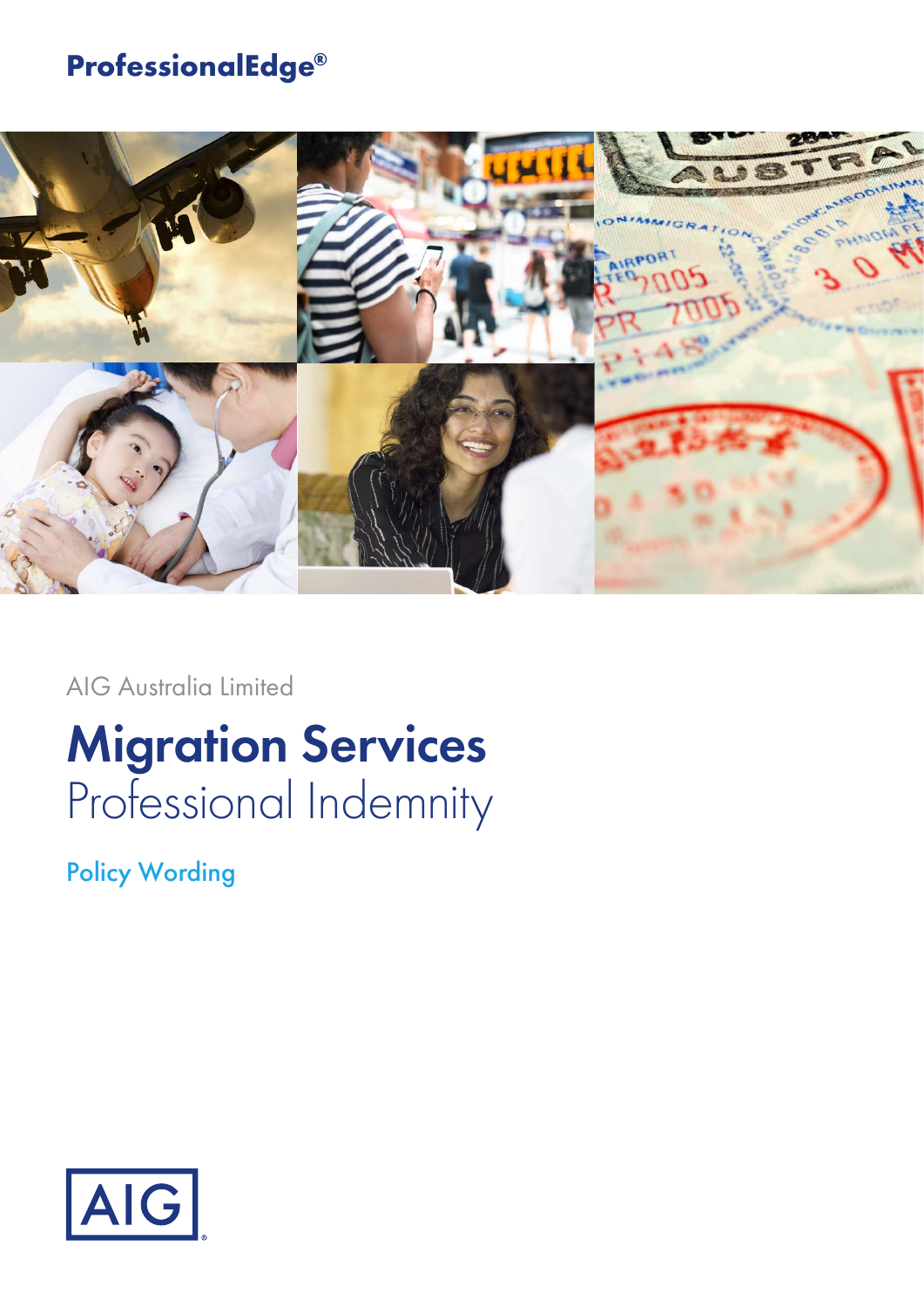# ProfessionalEdge **Migration Services** Professional Indemnity

# Table of Contents

| Introduction                       | 3  |
|------------------------------------|----|
| Duty of Disclosure                 | 3  |
| Policy Wording                     | 3  |
| <b>Claims Made and Notified</b>    | 3  |
| <b>Privacy Notice</b>              | 3  |
| Copyright                          | 4  |
| Dispute Resolution Process         | 4  |
| Section 1 – Professional Indemnity | 5  |
| Section 2 - Exclusions             | 10 |
| Section 3 – Claims Conditions      | 14 |
| Section 4 - Defence & Settlement   | 15 |
| Section 5 – Limit & Retention      | 17 |
| Section 6 - General Provisions     | 18 |
| Section 7 - Definitions            | 20 |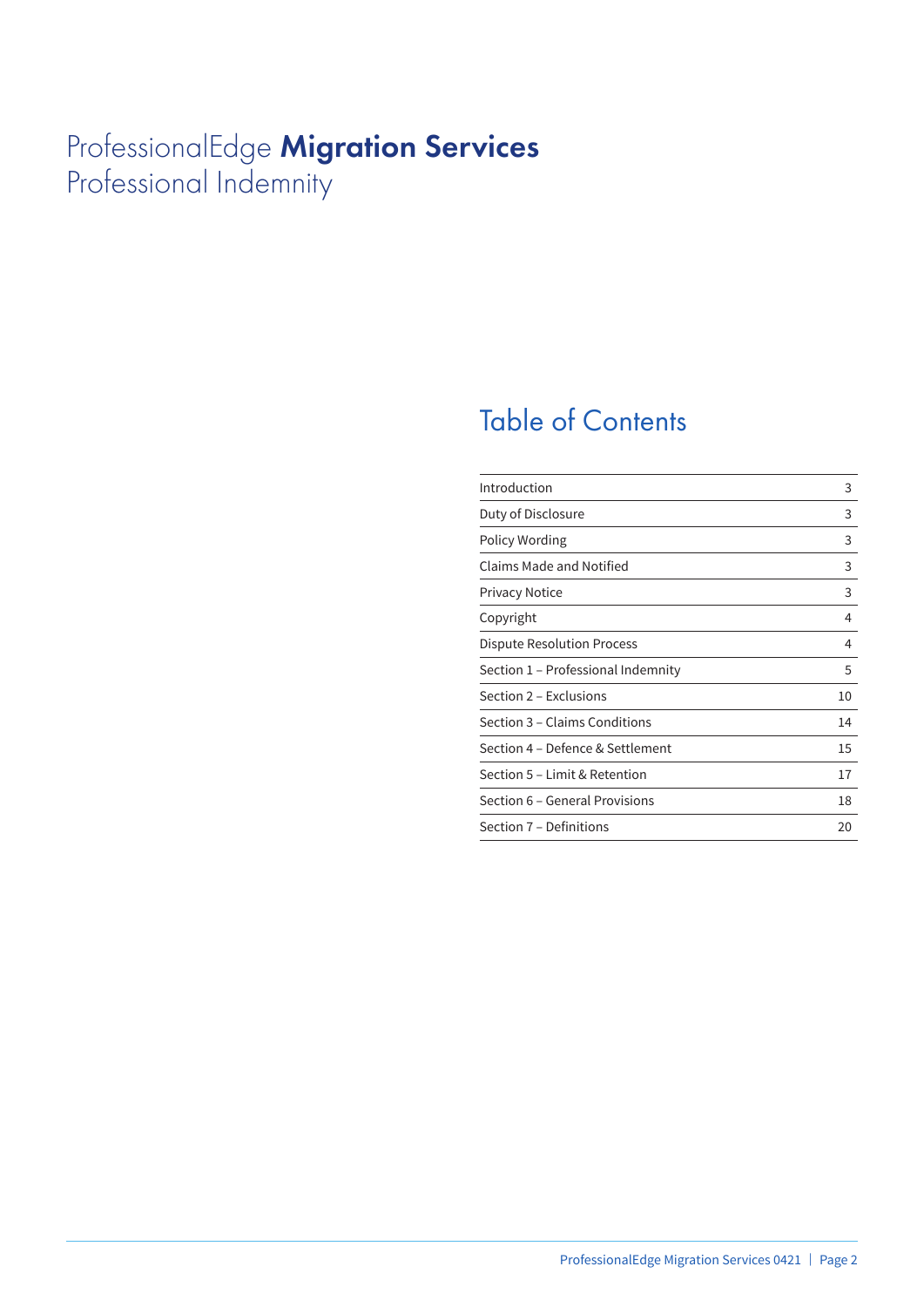### Important Notices

This **Policy** is issued/insured by AIG Australia Limited (AIG), ABN 93 004 727 753 AFSL No 381686

**Sydney:** Level 19, 2 Park Street, NSW 2000 (1300 030 886) **Melbourne:** Level 13, 717 Bourke Street, VIC 3008 (1300 030 886) **Brisbane:** Level 11, 120 Edward Street, QLD 4000 (1300 030 886) **Perth:** Level 11, 108 St. George Terrace, WA 6000 (1300 030 886)

### Duty of Disclosure

Before you enter into an insurance contract, you have a duty to tell us anything that you know, or could reasonably be expected to know, that may affect our decision to insure you and on what terms.

*You have this duty until we agree to insure you.*

You have the same duty before you renew, extend, vary or reinstate an insurance contract.

You do not need to tell us anything that:

- reduces the risk we insure you for; or
- is common knowledge; or
- we know or should know as an insurer; or
- we waive your duty to tell us about.

Subject to the Cancellation General Provision, if you do not tell us anything you are required to, we may cancel your contract or reduce the amount we will pay you if you make a claim, or both.

If your failure to tell us is fraudulent, we may refuse to pay a claim and treat the contract as if it never existed.

# Policy Wording

This **Policy** provides Professional Indemnity cover.

If we issue you an insurance policy, a Policy Schedule will also be provided. The Policy Schedule will set out details of the cover provided and should be read together with this policy wording.

# Claims Made and Notified

This **Policy** contains *claims-made and notified* Insurance Covers and extensions. This means that those Insurance Covers and extensions will only cover **Claims** first made against you during the **Policy Period** and notified to the **Insurer** as soon as practicable in the **Policy Period** or any applicable extended reporting period. This **Policy** may not provide cover for any **Claims** made against you if at any time prior to the commencement of this **Policy** you became aware of facts which might give rise to those claims being made against you.

Section 40(3) of the *Insurance Contracts Act 1984* provides that where you gave notice in writing to an insurer of facts that might give rise to a claim against you as soon as was reasonably practicable after you became aware of those facts but before insurance cover provided by an insurance contract expires, the insurer is not relieved of liability under the contract in respect of the claim, when made, by reason only that it was made after the expiration of the period of insurance cover provided by the contract.

This **Policy** excludes prior **Claims** and circumstances as outlined in the *"Prior Claims and Circumstances"* Exclusion.

### **Privacy Notice**

**This notice sets out how AIG collects, uses and discloses personal information about:**

- **you, if an individual; and**
- **other individuals you provide information about.**

**Further information about our Privacy Policy is available at www.aig.com.au or by contacting us at australia.privacy.manager@aig.com or on 1300 030 886.**

#### **How we collect your personal information**

AIG usually collects personal information from you or your agents.

- AIG may also collect personal information from:
- our agents and service providers;
- other insurers;
- people who are involved in a claim or assist us in investigating or processing claims, including third parties claiming under your policy, witnesses and medical practitioners;
- third parties who may be arranging insurance cover for a group that you are a part of;
- providers of marketing lists and industry databases; and
- publically available sources.

#### **Why we collect your personal information**

AIG collects information necessary to:

- underwrite and administer your insurance cover;
- improve customer service and products and carry out research and analysis, including data analytics; and
- advise you of our and other products and services that may interest you.

You have a legal obligation under the *Insurance Contracts Act 1984* to disclose certain information. Failure to disclose information required may result in AIG declining cover, cancelling your insurance cover or reducing the level of cover, or declining claims.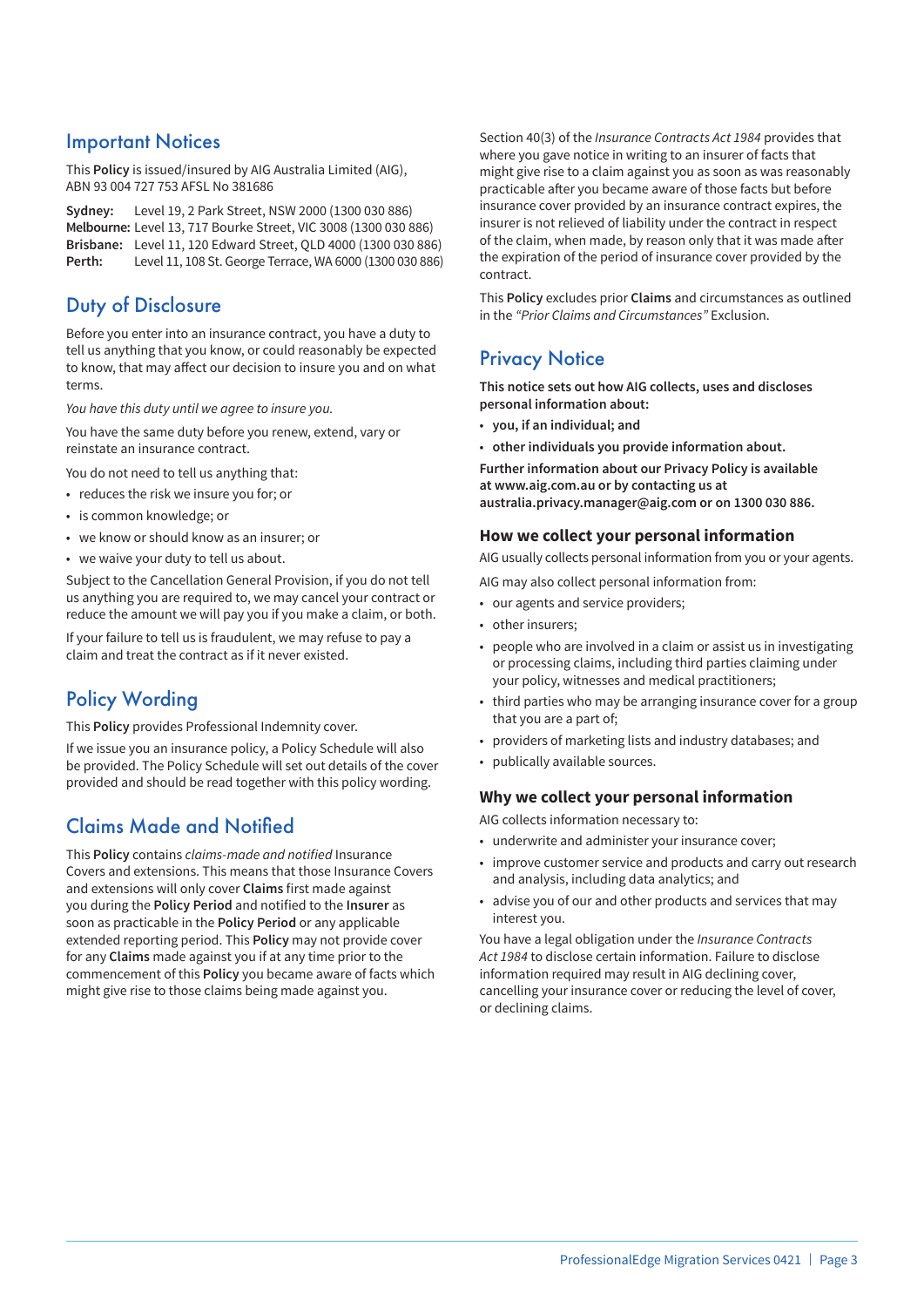#### **To whom we disclose your personal information**

In the course of underwriting and administering your policy we may disclose your information to:

- your or our agents, entities to which AIG is related, reinsurers, contractors or third party providers providing services related to the administration of your policy;
- banks and financial institutions for policy payments;
- your or our agents, assessors, third party administrators, emergency providers, retailers, medical providers, travel carriers, in the event of a claim;
- entities to which AIG is related and third party providers for data analytics functions;
- other entities to enable them to offer their products or services to you; and
- government, law enforcement, dispute resolution, statutory or regulatory bodies, or as required by law.

AIG is likely to disclose information to some of these entities located overseas, including in the following countries: United States of America, Canada, Bermuda, United Kingdom, Ireland, Belgium, The Netherlands, Germany, France, Singapore, Malaysia, the Philippines, India, Hong Kong, New Zealand as well as any country in which you have a claim and such other countries as may be notified in our Privacy Policy from time to time.

You may request not to receive direct marketing communications from AIG.

#### **Access to your personal information**

Our Privacy Policy contains information about how you may access and seek correction of personal information we hold about you. In summary, you may gain access to your personal information by submitting a written request to AIG.

In some circumstances permitted under the *Privacy Act 1988*, AIG may not permit access to your personal information. Circumstances where access may be denied include where it would have an unreasonable impact on the privacy of other individuals, or where it would be unlawful.

#### **Complaints**

Our Privacy Policy also contains information about how you may complain about a breach of the applicable privacy principles and how we will deal with such a complaint.

#### **Consent**

If applicable, your application includes a consent that you and any other individuals you provide information about consent to the collection, use and disclosure of personal information as set out in this notice.

# Copyright

The content of this policy wording, the schedule and any endorsement or notice we give you in writing, including but not limited to the text and images therein, and their arrangement, is the copyright property of AIG. All rights reserved. AIG hereby authorises you to copy and display the content herein, but only in connection with AIG business. Any copy you make must include this copyright notice. Limited quotations from the content are permitted if properly attributed to AIG; however, except as set forth above, you may not copy or display for redistribution to third parties any portion of the content of this policy wording, the schedule and any endorsement or notice we give you in writing, without the prior written permission of AIG. No modifications of the content may be made. Nothing contained herein shall be construed as conferring by implication or otherwise any license or right under any patent, trademark, copyright (except as expressly provided above), or other proprietary rights of AIG or of any third party.

### Dispute Resolution Process

We are committed to handling any complaints about our products or services efficiently and fairly.

If you have a complaint:

- (i) contact your insurance intermediary and they may raise it with us;
- (ii) if your complaint is not satisfactorily resolved you may request that your matter be reviewed by management by writing to:

The Compliance Manager AIG Australia Limited Level 13, 717 Bourke Street Docklands Vic 3008

**This document contains your Insurance Policy terms, covers, exclusions, conditions and definitions. It is important that you read it, understand it and retain it in a safe place.**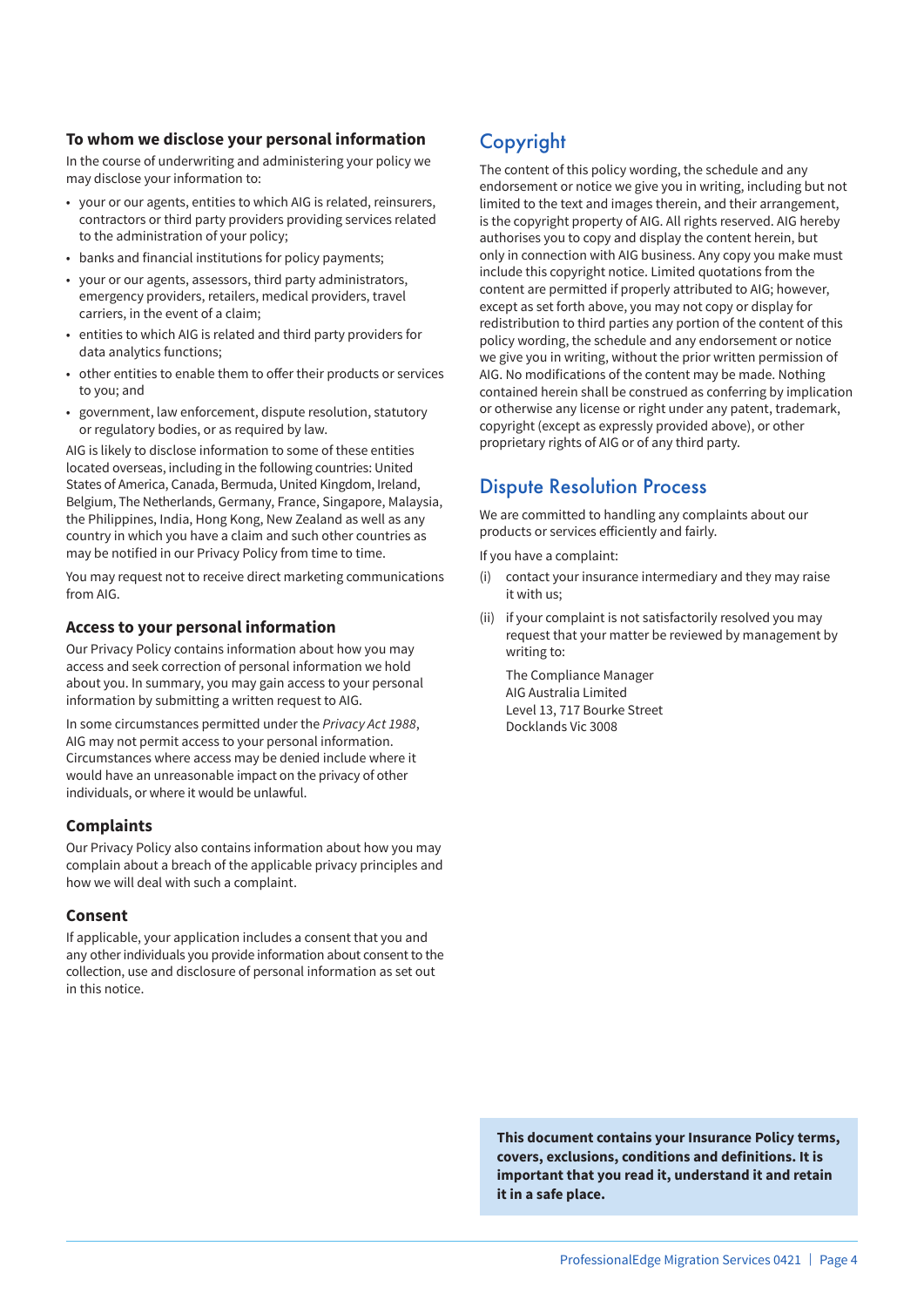In consideration of the payment of the **Premium** and subject to all the provisions of this **Policy**, the **Insurer** agrees as follows:

# Section 1 – Profesional Indemnity

### 1.1 Professional Indemnity Insurance Covers

All cover under this **Policy** is afforded solely with respect to **Claims** first made against an **Insured** during the **Policy Period** and notified to the **Insurer** as required by this **Policy**.

#### **Professional Liability**

The **Insurer** will indemnify the **Insured** against civil liability resulting from any **Claim** arising from the performance of **Professional Services**.

#### **Advanced Defence Costs**

The **Insurer** will pay **Defence Costs** incurred in defending any **Claim** covered under this **Policy**.

The **Insurer** shall advance **Defence Costs** and all other costs and expenses payable in accordance with the *"Insurer Response"* Claims **Condition** 

### 1.2 Professional Indemnity Standard Extensions

The **Insurer** agrees to extend indemnity as stated in each of the following Standard Extensions. Cover under the Standard Extension is subject to all the terms, conditions, definitions and exclusions of this **Policy** unless otherwise stated in the Standard Extension.

#### **Breach of Fiduciary Duty**

The **Insurer** will indemnify the **Insured** against civil liability resulting from any **Claim** arising from the performance of **Professional Services** which is for a breach of fiduciary duty.

#### **Breach of Warranty of Authority**

The **Insurer** will indemnify the **Insured** against civil liability resulting from any **Claim** arising from the performance of **Professional Services** which is for a breach of warranty of authority committed, by or on behalf of the **Insured**, in good faith and with the reasonable belief of the person alleged to have committed the breach that appropriate authority was held.

The **Insurer's** liability to indemnify the **Insured** under this Standard Extension is \$250,000 in the aggregate for the **Policy Period**.

#### **Claims Mitigation Costs**

The **Insurer** will indemnify the **Insured** for the **Insured's** reasonable direct costs and expenses that the **Insurer** is reasonably satisfied are necessarily incurred as a result of reasonable and necessary rectification or mitigation action taken by the **Insured** to minimise the amount of any **Claim** that would be covered under this **Policy**, provided that each of the following conditions precedent are required to be met before the **Insurer** shall become liable to indemnify:

- (i) the **Insured** first became aware of the facts that might give rise to the **Claim** during the **Policy Period**;
- (ii) the **Insurer** is informed in writing during the **Policy Period** of the circumstance likely to give rise to the **Claim** that would be covered under this **Policy** and the rectification or mitigation action that is required to avoid or reduce the amount of any **Claim** that would be covered under this **Policy**;
- (iii) direct costs and expenses shall not include any element of profit or loss of profit, costs and expenses of materials or **Professional Services**, which results in an increased quality from that specified in the relevant contract, nor any element of overheads, staff remuneration, standing idle time or management time of the **Insured**; and
- (iv) the **Insurer** has consented in writing to the payment of such direct costs and expenses before work is carried out, such consent not to be unreasonably withheld.

The **Insurer's** liability to indemnify the **Insured** under this Standard Extension is subject to a sub-limit of \$100,000 for any one **Claim**, and \$250,000 in the aggregate for the **Policy Period**.

#### **Compensatory Fines and Penalties**

Notwithstanding part (iv) of the *"Commercial Management"* Exclusion, but subject to all other Exclusions, the **Insurer** will indemnify the **Insured** against civil liability resulting from any **Claim** arising from the performance of **Professional Services** for any compensatory civil penalty or civil compensatory order, other than an award of damages, payable by the **Insured**.

No cover is available under this Standard Extension for **Claims** resulting from:

- (i) any actual or alleged deliberate or intentional failure to comply with any law notice, direction, enforcement action or proceeding under any legislation;
- (ii) gross negligence or recklessness; or
- (iii) any taxes, rates, levies, duties, charges, fees, or any other revenue or impost, payable.

The **Insurer's** liability to indemnify the **Insured** under this Standard Extension is subject to a sub-limit of \$250,000 for any one **Claim**, and \$500,000 in the aggregate, for the **Policy Period**.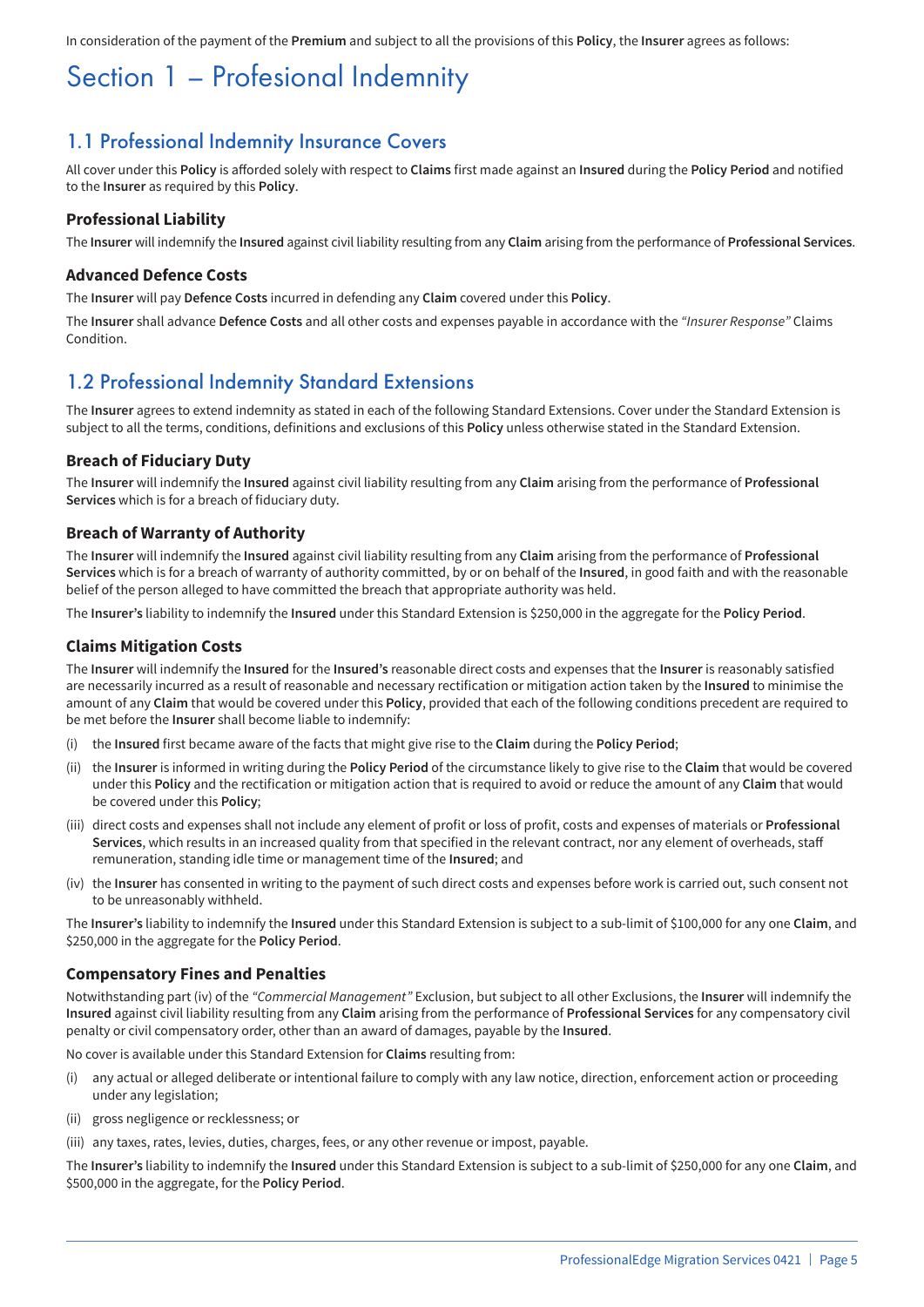#### **Continuity**

In the absence of fraudulent non-disclosure, where a **Claim** that would otherwise be covered by this **Policy** is excluded by the *"Prior Claims and Circumstances"* Exclusion part (ii), then cover is provided under this **Policy** for that **Claim**, provided always that:

- (i) the **Insured** first became aware of the facts that might give rise to the **Claim** after the **Continuity Date**; and
- (ii) the cover shall be in accordance with the provisions of the policy in force when the **Insured** first became so aware.

#### **Contractual Liability**

The **Insurer** will indemnify the **Insured** against civil liability resulting from any **Claim** arising from the performance of **Professional Services** which is for contractual liability but only to the extent the liability of the **Insured** under the contract arises from the performance of **Professional Services** and would have arisen in the absence of the contract.

#### **Court Attendance**

For any **Employee**, principal, partner or director who has been required to attend, and actually attends, court as a witness in connection with a **Claim** notified under and covered by this **Policy**, **Defence Costs** will include an amount of \$500 per day.

No **Retention** shall apply to the extension.

#### **Defamation**

The **Insurer** will indemnify the **Insured** against civil liability resulting from any **Claim** arising from the performance of **Professional Services** which is for defamation, libel or slander committed by an **Insured**. No cover is provided under this extension where the defamation, libel or slander is committed intentionally by an **Insured**.

#### **Extended Reporting Period**

If the **Insurer** cancels or does not renew this **Policy**, other than for non-payment of **Premium** or for any other breach of the terms of this **Policy** by an **Insured**, the **Policyholder** shall have the right to an *Extended Reporting Period* of 60 days following the date of cancellation or expiry in which to give notice of any **Claim** first made against the **Insured** for civil liability arising from **Professional Services** performed on or prior to the expiry of this **Policy**.

The above *Extended Reporting Period* shall not apply if a **Run-Off Event** occurs.

#### **Franchisors' Indemnity**

In the case of the **Insured** operating as a real estate franchisee, any **Claim** made against the franchisor by a third party for any breach of duty, act, error or omission, or misleading or deceptive conduct of the **Insured** arising from the performance of **Professional Services** by the **Insured** shall be covered as if made against that **Insured**.

#### **Fraud/Dishonesty**

Notwithstanding the *"Fraud & Dishonesty"* Exclusion, but subject to all other Exclusions, the **Insurer** will indemnify the **Insured** against civil liability resulting from any **Claim** arising from the performance of **Professional Services** which is for **Fraud/Dishonesty** by any:

- **Employee**; or
- (ii) any natural person who is or has been a principal, partner or director of the **Policyholder** or any **Subsidiary**.
- No cover is available under this Standard Extension:
- (a) to any **Insured** who has committed or condoned the **Fraud/Dishonesty**; or
- (b) for or in respect of a **Claim** arising out of, or in any way connected with, loss of **Money**.

#### **General Insurance Distributor**

Subject to the "Advice" Exclusion and the *"Commissions"* Exclusion, "**Professional Services**" is extended to include the distribution of general insurance products by the Insured in a capacity other than as an authorised representative of an Australian financial services licence holder.

#### **Intellectual Property/Confidentiality**

Notwithstanding the *"Intellectual Property/Confidentiality"* Exclusion, but subject to all other Exclusions, the **Insurer** will indemnify the **Insured** against civil liability resulting from any **Claim** arising from the performance of **Professional Services** which is for any breach of **Intellectual Property Rights** by the **Insured**. No cover is available under this Standard Extension for **Claims** resulting from any intentional breach of **Intellectual Property Rights**.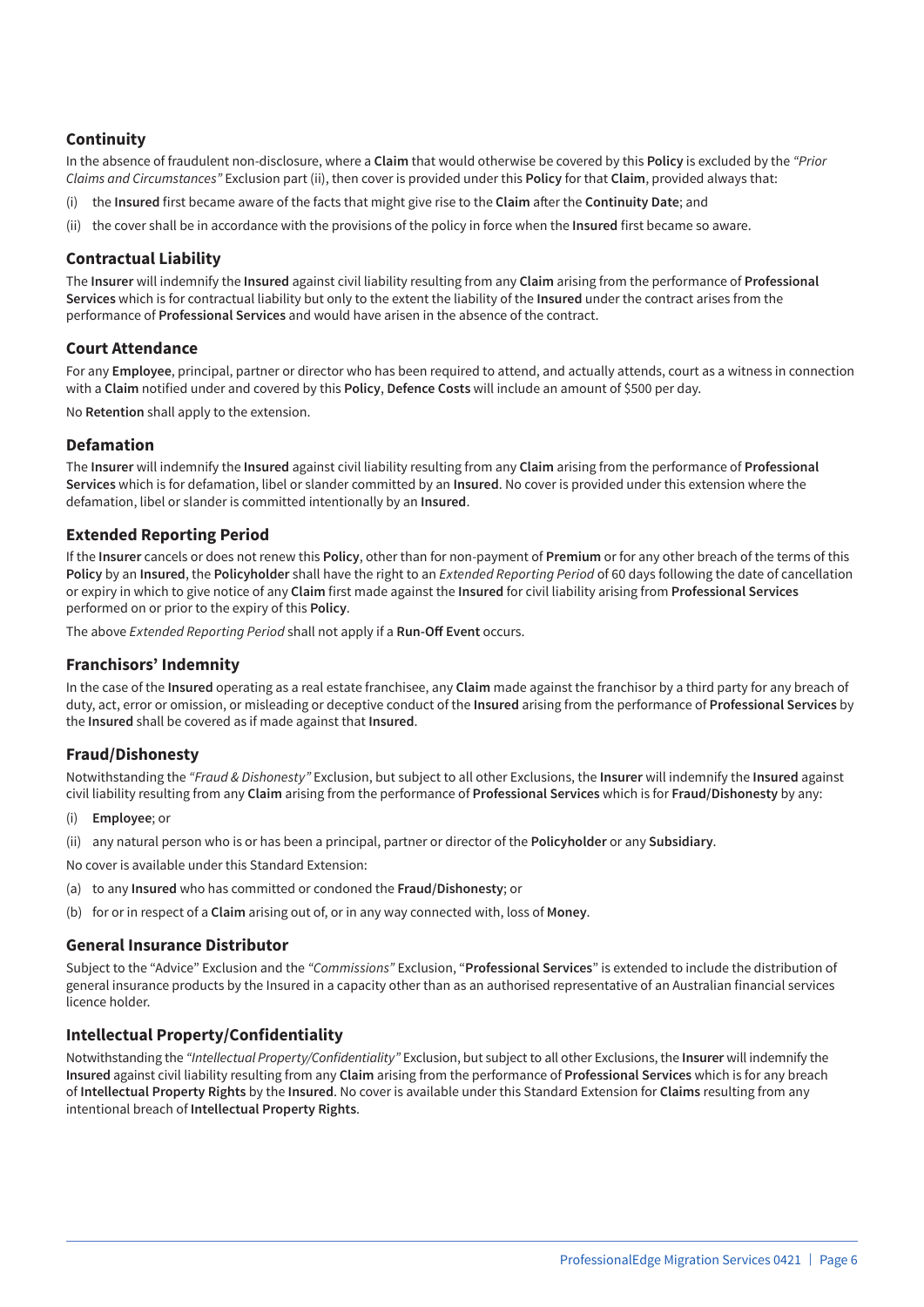#### **Inquiry Costs**

The **Insurer** will pay on behalf of the **Insured Inquiry Costs** to prepare for and attend an **Inquiry**, provided that the notice requiring the **Insured** to attend the **Inquiry** is first served on the **Insured** during the **Policy Period** and notified to the **Insurer** during the **Policy Period**.

The **Insurer's** liability to indemnify the **Insured** under this Standard Extension is subject to a sub-limit of \$500,000 in the aggregate for the **Policy Period**.

#### **Joint Ventures**

The **Insurer** will indemnify the **Insured** against civil liability resulting from any **Claim** arising from the performance of **Professional Services** in connection with any association or joint venture of which the **Insured** forms part; provided, however, that the **Insurer** shall only be liable for the proportion that represents the **Insured's** liability in such association or joint venture. No cover is provided to any associate or joint venture partner of the **Insured**.

#### **Lost Documents**

Notwithstanding the *"Cyber"* Exclusion, but subject to all other Exclusions, with respect to a **Third Party's Document**:

- (i) for which an **Insured** is legally responsible, and
- (ii) that, during the **Policy Period**, has been destroyed, damaged, lost, distorted solely in the performance of **Professional Services**,

the **Insurer** will pay on behalf of the **Insured**, up to the Sublimit of Liability set out below, the reasonable and necessary costs and expenses incurred by the **Insured** in replacing or restoring such **Third Party Documents** provided that:

- (a) such loss, damage or destruction or distortion is first **Discovered** and reported to the **Insurer** during the **Policy Period**;
- (b) such loss, damage, destruction or distortion is sustained while the **Third Party Documents** are either:
	- (i) in transit; or
	- (ii) in the custody of the **Insured** or of any person to whom the **Insured** has entrusted them;
- (c) the lost or mislaid **Third Party Documents** have been the subject of a diligent search by or on behalf of the **Insured**;
- (d) the amount of such costs and expenses shall be supported by evidence of expenditure that shall be subject to written approval by a competent person to be nominated by the **Insurer** with the consent of the **Insured**; and
- (e) the **Insurer** shall not be liable for costs and expenses arising out of wear, tear and/or gradual deterioration, moth and vermin, or other matters beyond the **Insured's** control.

The **Insurer's** liability to indemnify the **Insured** under this Standard Extension is subject to a sub-limit of \$500,000 in the aggregate for the **Policy Period**.

A **Retention** of \$1,000 (each and every claim) shall apply to this extension.

#### **Misleading or Deceptive Conduct**

The **Insurer** will indemnify the **Insured** against civil liability resulting from any **Claim** arising from the performance of **Professional Services** which is for any **Misleading or Deceptive Conduct**.

#### **New Subsidiaries**

The *"Subsidiary"* Definition is deemed to include any entity or company created and/or acquired by the **Policyholder** during the **Policy Period**.

The **Insurer** will provide cover to any entity or company that becomes a **Subsidiary** of the **Policyholder** during the **Policy Period** at nil additional premium for a period of 45 days from the effective date of the entity or company becoming a **Subsidiary** (but not beyond the **Policy** expiry date, or any *Extended Reporting Period*), provided always that:

- (i) the preceding annual gross revenue of the entity or company does not exceed 10% of the **Policyholder's** annual revenue;
- (ii) the entity or company is not incorporated in the United States of America; or
- (iii) the entity or company has not had any paid or incurred Professional Indemnity claims in the past 5 years.

During the 45 days, the **Policyholder** will provide full details to the **Insurer** of the entity or company and the **Insurer** in its absolute discretion will have the option to continue to cover the entity or company and to apply any terms and conditions to the extension of cover, including but not limited to charging additional premium.

Cover for any such entity or company that becomes a **Subsidiary** shall only apply to a **Claim** or loss insured by this **Policy** arising from the performance of **Professional Services** by such entity or company while it is a **Subsidiary** of the **Policyholder**.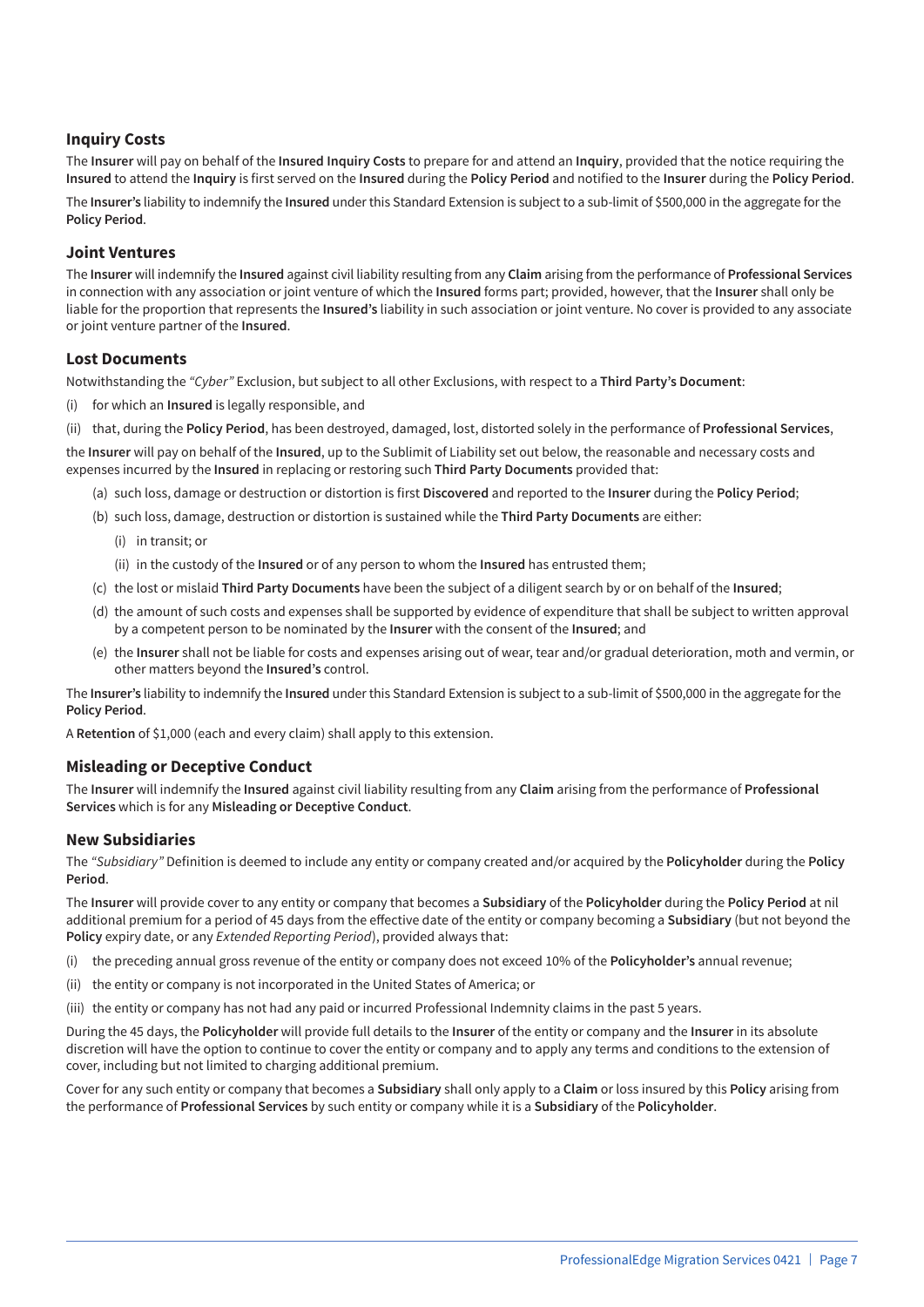#### **Past Partner Liability**

To the extent that any principal, partner or director of the **Policyholder** has personal liability for professional services rendered prior to becoming a principal, partner or director of the **Policyholder** which are the same as those specified in this **Policy**, "**Professional Services**" shall also mean the professional services of such principal, partner or director, provided that such person's previous business did not at any one time have more than four (4) partners or principals.

#### **Previous Business Name**

The "**Insured**" Definition is extended to include any business name under which the **Policyholder** previously traded.

#### **Privacy**

The **Insurer** will indemnify the **Insured** against civil liability resulting from any **Claim** arising from the performance of **Professional Services** which is for any unintentional breach of privacy law.

#### **Reinstatement Limit of Liability**

If the **Limit of Liability** (Aggregate) is exhausted by any **Claim**, **Claims** and/or **Defence Costs** during the **Policy Period**, subject to the provisions below **Insurers** will reinstate the **Limit of Liability** (any one **Claim**) for any two subsequent totally unrelated **Claims** arising from the performance of **Professional Services** made during the **Policy Period**.

If the **Policyholder** has in effect any excess layer policy or policies providing excess layer coverage for limits in excess of the **Limit of Liability**, the reinstatements provided will each only become effective after the total exhaustion of the limits of all such excess coverage by reason of the payment of indemnity thereunder but prior to any similar reinstatement provision contained in such policy or policies becoming effective. The **Policyholder** agrees to notify the **Insurer** of such excess layer policies within 14 days of the inception of the **Policy**.

It is the intention of this extension, and it is agreed that, that the sums reinstated shall:

- (i) provide cover in respect of subsequent **Claims** arising from the performance of **Professional Services** which are totally unrelated to the **Claims** or circumstances that give rise to the **Claims** already notified;
- (ii) not apply to the balance of any **Claim** which contributed to the exhaustion of the **Limit of Liability** (Aggregate) once the **Limit of Liability** (Aggregate) is so exhausted;
- (iii) not apply to any Standard Extension, Optional Extension or for which a Sub Limit of Liability is provided for in this Policy, or the *"Public Relations Expenses"* Risk Management Extension; and
- (iv) not apply to any grant of the *"Extended Reporting Period"* Standard Extension or the *"Run-Off Event"* Standard Extension.

The liability of the **Insurers** in respect of all **Claims** resulting from:

- (a) the same cause, or
- (b) a single act or omission, or
- (c) a series of continuous, repeated or related act or omission, or
- (d) the dishonesty or infidelity of any one person or in which such person is concerned or implicated,

shall not exceed the **Limit of Liability** (any one Claim).

No cover under this Extension shall apply if any *Extended Reporting Period* is granted under the *"Extended Reporting Period"* Standard Extension or the *"Run-Off Event"* Standard Extension, or during such *Extended Reporting Period*, including for **Claims** reported during that period.

#### **Run-Off Event**

In the event that a **Run-Off Event** occurs during the **Policy Period**:

- (i) a *Reporting Period* shall apply from the effective date of the **Run-Off Event** until the expiry of the **Policy Period** during which the **Insured** may give notice of any **Claim** first made against the **Insured** for civil liability arising from **Professional Services** performed prior to the effective date of the **Run-Off Event**; and
- (ii) the **Policyholder** shall be entitled to request an *Extended Reporting Period* of up to 84 months following the expiry of this **Policy** in which to give notice of any **Claim** first made against the **Insured** for civil liability arising from **Professional Services** performed prior to the effective date of the **Run-Off Event**.

The *Extended Reporting Period* in (ii) immediately above shall:

- (i) only be available if the **Policyholder** requests the *Extended Reporting Period* prior to the expiry of the **Policy Period** and the **Insurer** accepts the request; and
- (ii) be provided on such terms and conditions and for such additional premium as the **Insurer** may reasonably decide; and
- (iii) be subject to the existing **Limits of Liability** and **Retention**.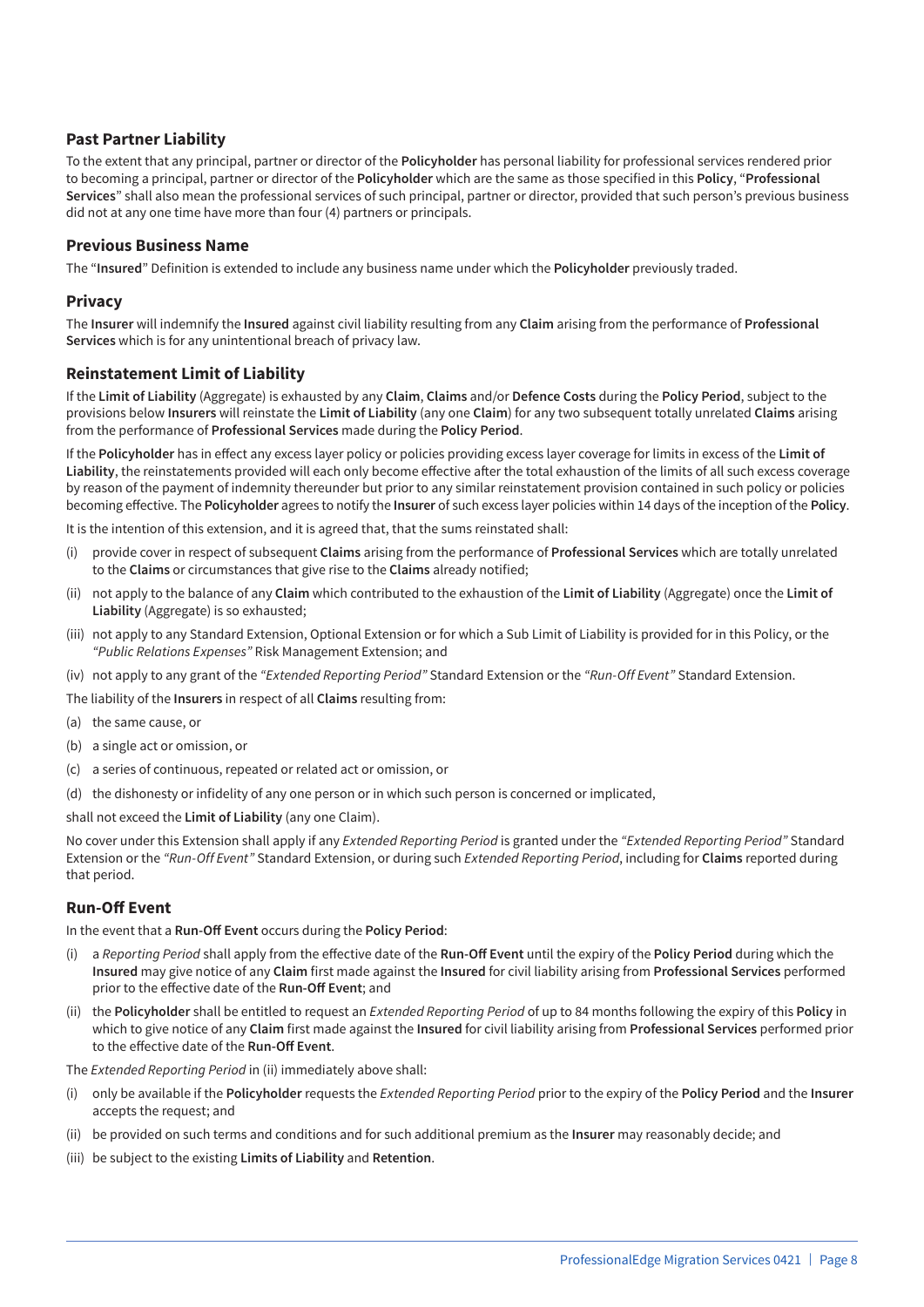#### **Vicarious Liability**

The **Insurer** will indemnify the **Insured** against civil liability resulting from any **Claim** arising from the performance of the **Insured's Professional Services** by any **Agent** or consultant acting on the **Policyholder's** behalf and for whom an **Insured** is legally liable.

For the avoidance of doubt the **Insurer** will not be liable for the **Agent's** own liability, or be prevented from pursuing a recovery from any **Agent**, nor will it be liable for any vicarious liability for any contractual liability assumed by the **Agent** under a contract.

# 1.3 Professional Indemnity Optional Extensions

The following Optional Extension is not included in this **Policy** unless it is specified as being included in the Schedule to this **Policy**.

The **Insurer** agrees to extend indemnity as stated in the Optional Extension, provided always that:

- (a) the Optional Extension is subject to all the terms, conditions, definitions and exclusions of this **Policy**; and
- (b) the inclusion of the Optional Extension does not increase the **Limit of Liability**.

#### **Fidelity**

Notwithstanding the *"Fraud/Dishonesty"* Exclusion to the extent it applies to **Employees**, but subject to the *"Cyber"* Exclusion and all other Exclusions, the **Insurer** shall pay the **Policyholder** or any **Subsidiary** for its **Direct Financial Loss** due to **Dishonest Acts** committed after the **Continuity Date** which are **Discovered** during the **Policy Period** and reported to the **Insurer** as required by this **Policy**.

The **Insurer**'s liability to indemnify the **Insured** under this Optional Extension is subject to a sub-limit of \$50,000 in the aggregate for the **Policy Period**.

### 1.4 Professional Indemnity Risk Management Extensions

The **Insurer** agrees to extend indemnity as stated in each of the following Risk Management Extensions. Cover under the Risk Management Extension is subject to all the terms, conditions, definitions and exclusions of this **Policy** unless otherwise stated in the Risk Management Extension.

#### **Business Guard Advisory Panel**

During the **Policy Period** the **Policyholder** is entitled to up to one hour of free advice for each query deriving from the same or related facts from the *BusinessGuard Advisory Panel* which relates to matters which are relevant to the cover provided under this **Policy**.

The **Insurer** consents to the appointment of any member firm, in the absence of a conflict of interest, to act on behalf of the **Insureds** in respect of any **Claim** notified to the **Insurer**, provided the **Insurer** accepts the notification under the **Policy** and subject always to the "*Claims*" Conditions.

The **Insureds** may access the services of the *BusinessGuard Advisory Panel* by contacting the firms listed as such at www.aig.com.au.

No **Retention** shall apply to this extension.

#### **Public Relations Expenses**

The **Insurer** will pay to or on behalf of the **Insured** the reasonable fees, costs and/or expenses incurred by the **Insured** for the use of a **Third Party** public relations consultant provided that the fees, costs and/or expenses are incurred:

- (i) with the prior written consent of the **Insurer**; and
- (ii) for the purpose only of mitigating the adverse effect, or the potential to have an adverse effect, on the **Policyholder's** or **Subsidiary's** reputation where the **Professional Services** performed by the **Insured** have given, or could give, rise to a **Claim**.

The **Insurer's** liability to indemnify the **Insured** under this Extension is subject to a sub-limit of \$100,000 in the aggregate for the **Policy Period**.

No **Retention** shall apply to this extension.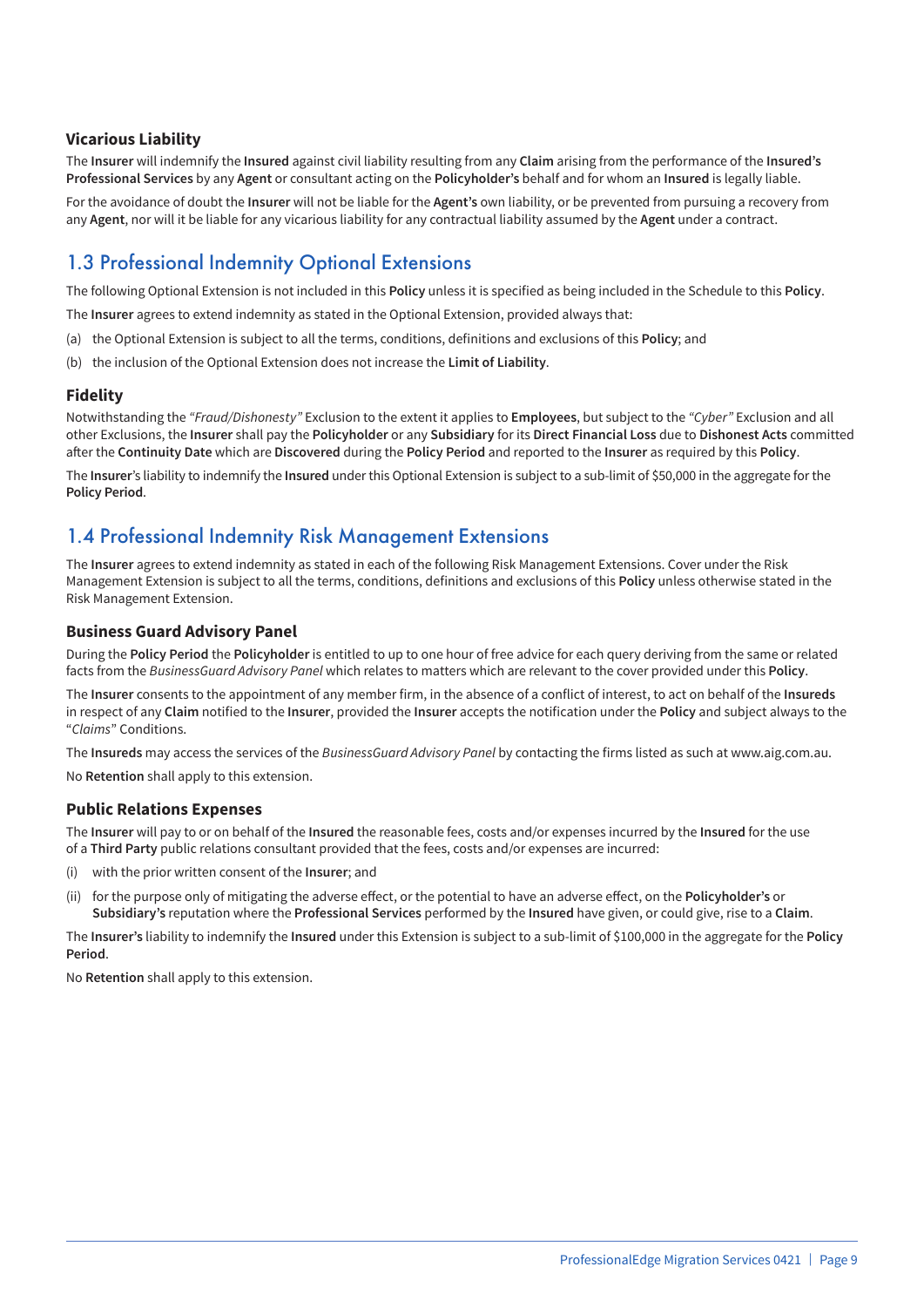# Section 2 – Exclusions

The **Insurer** shall not be liable to make any payment under this **Policy** arising out of, based upon or attributable to:

#### **Anti-Competitive**

any actual or alleged breach of any law or regulation with respect to any of the following activities: restrictive trade practices, antitrust, price fixing, predatory pricing, restraint of trade, unfair competition or tortious interference in another's business or contractual relationships. This includes but is not limited to any such conduct in contravention of the *Competition and Consumer Act 2010* (Cth), any Fair Trading Acts enacted by the States or Territories of Australia, *Federal Trade Commission Act* (USA), *Sherman Anti-Trust Act* (USA), *Clayton Act* (USA) or amendments thereto, or similar law or regulation, or such replacement, anywhere else in the world.

#### **Assumed or Acquired Liability**

any liability of a **Third Party**:

- (i) assumed by the **Insured** unless the **Insured** would in any event be legally liable in the absence of such assumed liability; or
- (ii) incurred prior to such **Third Party** becoming an **Insured** as a direct consequence of the **Insured** purchasing or acquiring another business or contract.

#### **Bodily Injury and/or Property Damage**

- (i) **Bodily Injury** of any person unless the **Bodily Injury** arises out of the performance of **Professional Services**; or
- (ii) loss of or damage to property unless the loss of or damage to property arises out of the performance of **Professional Services**.

#### **Commercial Management**

- (i) the refund of any professional fees;
- (ii) any taxes imposed or payable;
- (iii) any award of non-compensatory damages, including any punitive, aggravated, multiple or exemplary damages;
- (iv) any fine or pecuniary penalty pursuant to any law or regulation which an **Insured** is legally liable to pay;
- (v) any liquidated damages;
- (vi) the costs and expenses of complying with any order for, grant of or agreement to provide injunctive or other non-monetary relief; or
- (vii) any employment related compensation or benefits including but not limited to any salary, wages, commission or bonus, or overheads, charges or expenses of any **Insured**.

#### **Commingling of Funds**

any actual or alleged commingling of funds by the **Insured** or any inability or failure of the **Insured** to pay, collect, safeguard or account for client funds.

#### **Conflict or Beneficial Interest**

any actual or alleged:

- (i) direct or indirect beneficial ownership or interest; or
- (ii) conflict of interest.

#### **Cyber**

any liability or loss arising from any intrusion due to the failure or the circumvention of the security of the **Company's Computer System**, which results in any unauthorised access, unauthorised use, hacking, a denial of service attack, a denial of access, the receipt or transmission of a malicious code, malicious software, malicious email, ransomware, trojan or virus which causes the destruction, modification, corruption, damage, deletion or disclosure of **Data** (including data of a third party) stored on any **Company's Computer System**.

#### **Directors & Officers**

the **Insured** acting in the capacity of a director or officer.

#### **Employers Liability**

**Bodily Injury** of any **Employee**.

#### **Employment Practices Liability Exclusion**

the recruitment, employment or termination of any **Employee**, or any decision not to employ a prospective **Employee**.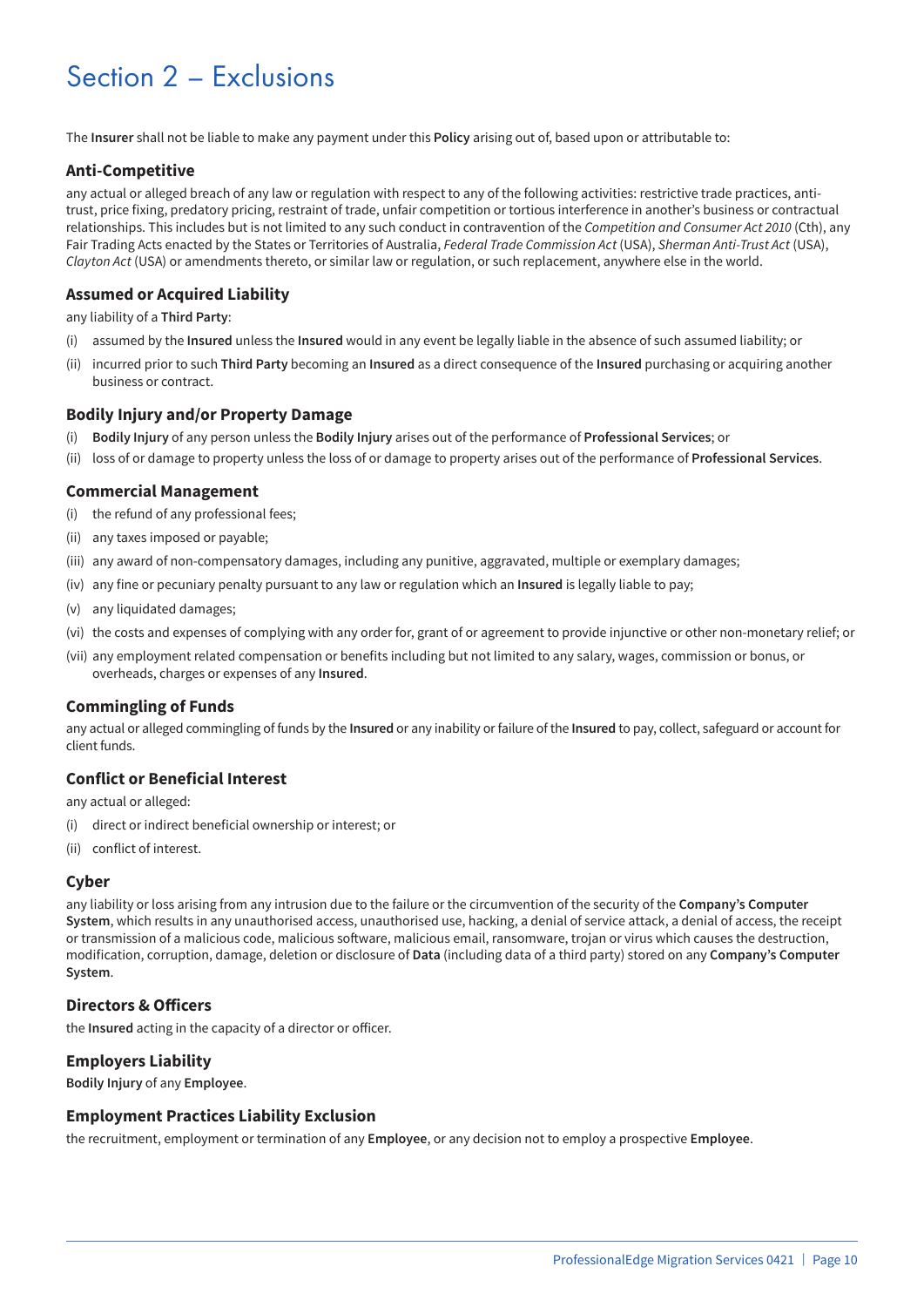#### **Excluded Activities and Advice**

any liability to pay compensation for the actual or alleged rendering of or failure to render any:

- (i) legal advice;
- (ii) valuation;
- (iii) business broking; or
- (iv) conveyancing services.

#### **Financial and Investment Advice**

any financial or investment advice provided or allegedly provided by the Insured in respect of:

- (i) capital gains or growth;
- (ii) investment;
- (iii) projected rental returns;
- (iv) tax implications; or
- in connection with any real property.

#### **Fraud & Dishonesty**

any **Fraud/Dishonesty** committed by or on behalf of any **Insured** or **Agent**.

This Exclusion will only apply in the event that any of the above is established by final adjudication by a judicial or arbitral tribunal against or any written admission (that has not been withdrawn) by the respective **Insured** or **Agent**.

#### **Insolvency**

the insolvency, administration, liquidation or receivership of any **Insured**.

#### **Intellectual Property/Confidentiality**

any actual or alleged breach of, infringement of or misappropriation, whether intentional or unintentional, of any **Intellectual Property Rights**.

#### **Intentional Acts**

any deliberate, intentional, reckless or wilful conduct.

#### **Limitation of Liability**

an **Insured** having entered into a written contract with any other party which excludes or limits the liability of such parties, including but not limited to any contract entered into as a result of a dispute which the **Insured** is or was a party to.

#### **Misdeeds**

any act which a court, official tribunal or arbitrator finds, or which an **Insured** admits, to be a criminal, dishonest or fraudulent act; and in such event, the **Insurer** shall be reimbursed for all loss paid in connection with such **Claim**; provided, however, that this exclusion shall not apply to the *"Fraud/Dishonesty"* Cover or the *"Fidelity"* Extension.

#### **Motor Vehicles/Aircraft/Watercraft**

any ownership, use, operation, or maintenance of any motor vehicle, aircraft, or watercraft of any kind.

#### **Nuclear and Radioactive Contamination**

- (i) any ionizing radiations or contamination by radioactivity from any nuclear fuel or from any nuclear waste from the combustion of nuclear fuel; or
- (ii) the radioactive, toxic, explosive or hazardous properties of any nuclear assembly or nuclear component thereof.

For the purpose of this exclusion combustion shall include any self-sustaining process of nuclear fission.

#### **Owners and Occupiers Liability**

the actual or deemed ownership or occupation of real property by or on behalf of any **Insured**.

#### **Patents/Trade Secrets**

any breach of any license concerning infringement of or misappropriation of patents or **Trade Secrets**.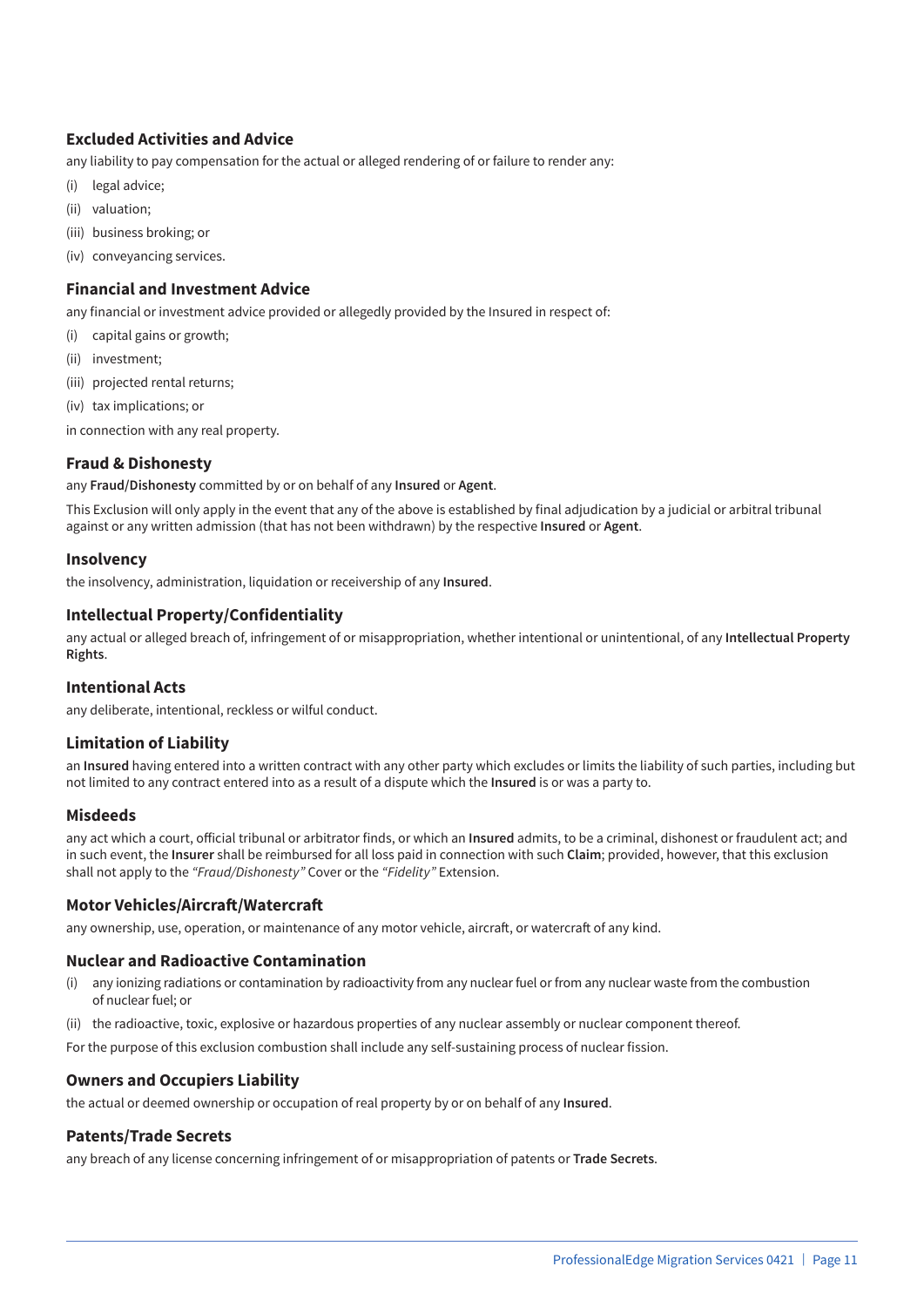#### **Pollutants**

- (i) the actual, alleged or threatened presence, discharge, dispersal, release, migration or escape of **Pollutants**; or
- (ii) any direction, request or effort to:
	- (a) test for, monitor, clean up, remove, contain, treat, detoxify or neutralise **Pollutants**; or
	- (b) respond to or assess the effects of **Pollutants**.

#### **Prior Claims and Circumstances**

- (i) any **Claim** made prior to or pending at the inception of this **Policy**;
- (ii) any circumstance that, as of the inception of this **Policy**, may reasonably have been expected by any **Insured** to give rise to a **Claim**, **Inquiry**, or fine or penalty;
- (iii) any matter disclosed to an **Insurer** or on any proposal form prior to the inception of this **Policy**; or
- (iv) **Direct Financial Loss Discovered** prior to the inception of this **Policy**.

#### **Prohibited Amounts or Matters**

- (i) any amount which the **Insurer** is prohibited from paying by law; or
- (ii) any matter which may be uninsurable under the law governing this **Policy** or the jurisdiction in which a **Claim** is brought.

#### **Proportionate Liability**

the **Insured** having assumed liability by reason of it having contracted out of **Proportionate Liability Legislation**.

#### **Related Parties**

any **Claim** by or on behalf of:

- (i) any **Insured** against another **Insured**, other than a **Claim** for contribution or indemnity which results directly from another **Claim** which would be covered under this **Policy** if made directly against another **Insured**;
- (ii) any **Family**, whether on their own behalf or a trustee of a trust;
- (iii) any **Organisation**; or
- (iv) any **Trust**.

#### **Retroactive Date**

any act, error or omission occurring, or **Professional Services** performed, prior to the **Retroactive Date**.

#### **Third Party Indemnities**

any indemnity, hold harmless or similar term of a contract provided by the **Insured** which is for the benefit of any natural person, company or other entity who is not a party contracting with the **Insured**.

#### **Trade Debts**

- (i) any trading debt incurred by an **Insured**; or
- (ii) any guarantee given by an **Insured** for a debt.

#### **USA and Canada**

- (i) any **Professional Services** conducted in; or
- (ii) the enforcement of any judgment obtained in,

the United States of America, Canada or any of their territories or possessions.

#### **Valuation Services**

valuation services. However, this exclusion does not apply to civil liability resulting from any **Claim** in respect of the provision of comparative market appraisals, estimates, opinions of the selling price of a property as long as such appraisals, estimates and opinions are in writing and they specify that they are not valuations.

#### **War/Terrorism**

arising out of, based upon or attributable to any war (declared or otherwise), terrorism, warlike, military, terrorist or guerrilla activity, sabotage, force of arms, hostilities (declared or undeclared), rebellion, revolution, civil disorder, insurrection, usurped power, confiscation, nationalisation or destruction of or damage to property by or under the order of, any governmental, public or local authority or any other political or terrorist organisation.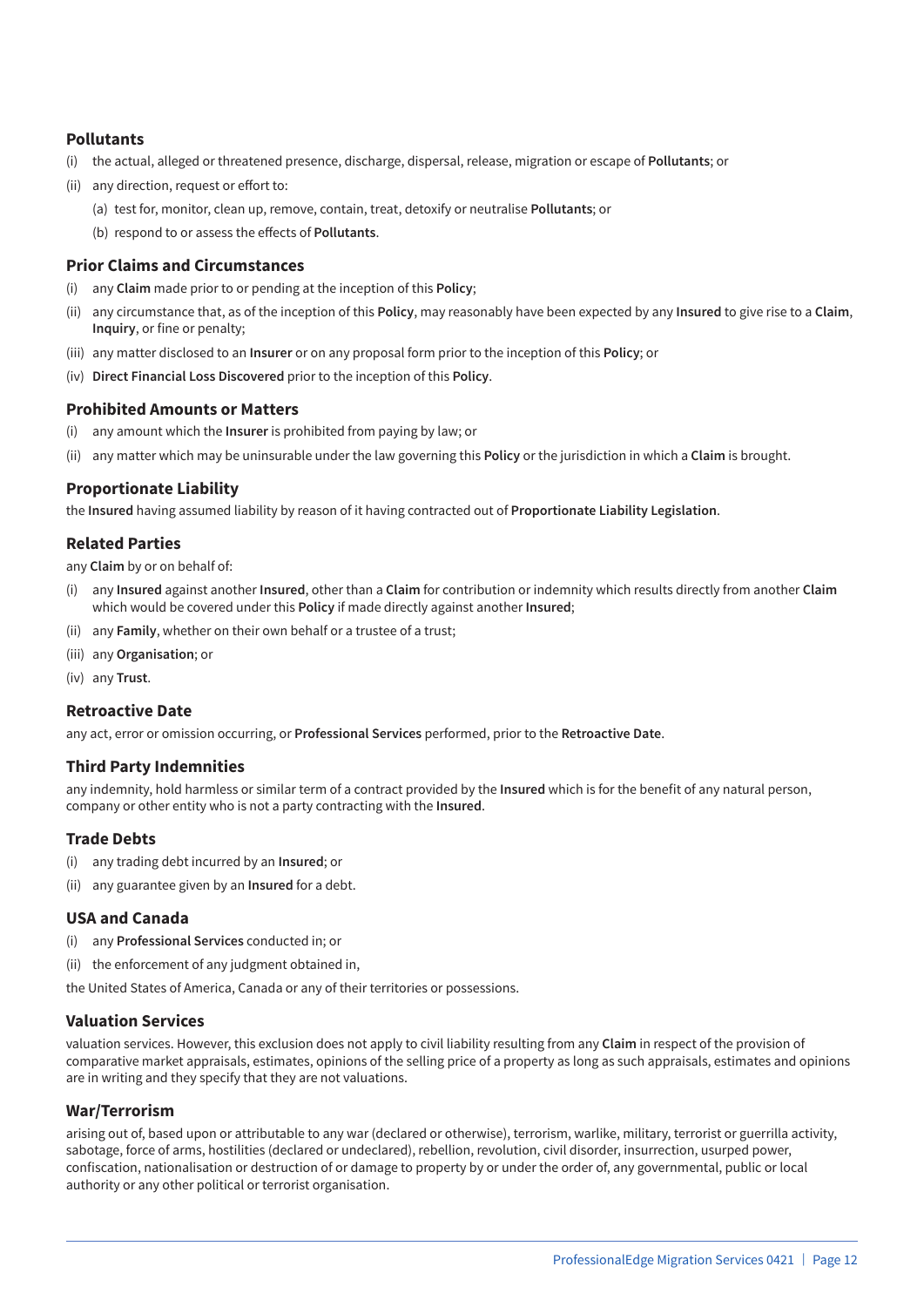#### **Workmanship and Product Defects**

- (i) any actual or alleged defect in any product, material or good;
- (ii) the sale, distribution, manufacture, installation, construction, alteration, repair, servicing or treating of any goods or products by or on behalf of any **Insured**; or
- (iii) any actual or alleged faulty or inadequate workmanship.

The **Insurer** shall not be liable to make any payment under the *"General Distributor"* Extension for or arising out of:

#### **Advice**

the **Insured** providing advice in respect of general insurance products.

#### **Commissions**

The failure of any **Insured** to give written disclosure of any commission, fees or other benefits received, in connection with the provision of **Professional Services** in the capacity of a general insurance product distributor.

#### *Fidelity Optional Extension Exclusions*

For the *"Fidelity"* Optional Extension only, this **Policy** shall not cover:

#### **Confidential Information**

any **Direct Financial Loss** arising out of, based upon, attributable to or in any way connected with the accessing and dissemination of, any confidential information including, but not limited to, trade secrets, computer programs, customer information, patents, trademarks, copyrights or processing methods.

#### **Consequential Loss**

any indirect or consequential loss of any nature, including but not limited to any loss of income such as interest and dividends not realised by the **Policyholder** or any **Subsidiary** or any other person or organisation, resulting from a **Direct Financial Loss** which is covered under this **Policy**.

#### **Director/Principal/Partner Dishonesty**

any **Direct Financial Loss** arising out of, based upon, attributable to or in any way connected with any fraudulent or dishonest activities involving collusion or complicity of a partner, principal or director of the **Policyholder** or any **Subsidiary**.

#### **Dual Controls**

any **Direct Financial Loss** or make any payment in connection with any **Dishonest Acts** arising out of, based upon or attributable to the **Insured's** failing to ensure that at least one principal, partner or director and one authorised signatory sign any cheques or funds transfer instructions.

#### **Extortion or Kidnap & Ransom**

any **Direct Financial Loss** arising out of, based upon, attributable to or in any way with connected with any extortion or kidnap and ransom.

#### **Loss Establishment Costs**

any fees, costs or other expenses incurred by the **Insured** in establishing the existence or amount of any **Direct Financial Loss** covered under this **Policy**.

#### **Loss Sustained After Knowledge**

any **Direct Financial Loss** arising out of, based upon, attributable to or in any way connected with any **Employee** from the time the **Policyholder's**, or a **Subsidiary's** partners, principals, directors, officers, departmental seniors, senior managers or equivalent (who are not in collusion with such **Employee** for the purpose of committing a **Dishonest Act**) had actual knowledge that the **Employee** had committed or was suspected of having committed a **Dishonest Act**.

#### **Profit & Loss or Inventory Computation**

any **Direct Financial Loss** the proof of which is dependent solely upon:

- (i) a profit and loss computation; or
- (ii) a comparison of inventory records with an actual physical count.

If, however, an **Employee** is identified as having caused or is suspected of having caused a **Direct Financial Loss**, then inventory records and actual physical count of inventory can be submitted as partial evidence in support of proof of the **Direct Financial Loss** as required by the *"Notification of Claims"* Condition.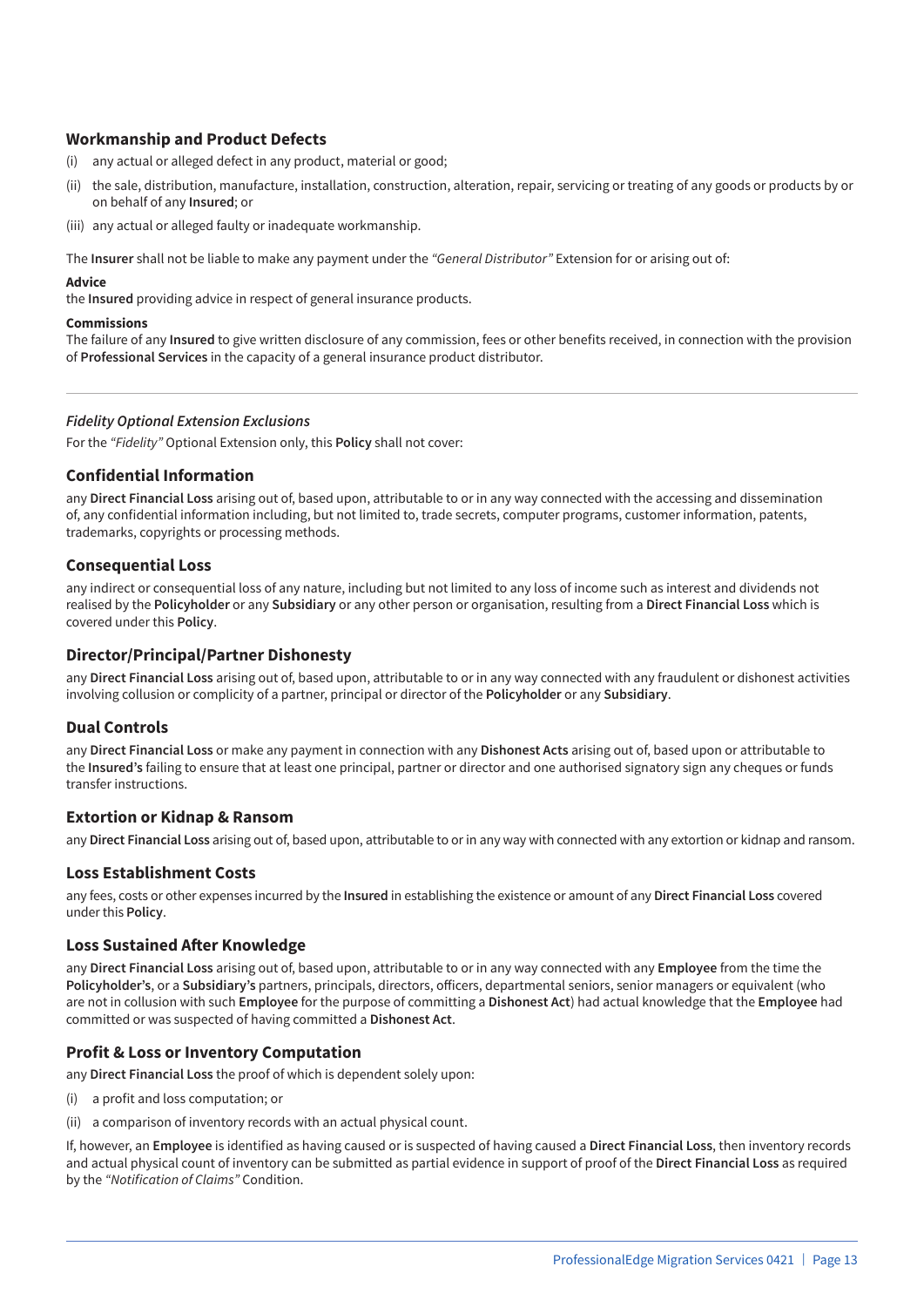# Section 3 – Claims Conditions

#### **Insurer's Response**

The **Insurer** shall:

- (i) acknowledge receipt of any correspondence under the '*Claims Conditions Notification of Claims and Direct Financial Losses'* within two (2) business days; and
- (ii) request any further material it reasonably requires to make its coverage determination within a reasonable time after receipt of the correspondence; and
- (iii) promptly advise the **Insured** of any additional investigation or material it reasonably requires; and
- (iv) within a reasonable time after receipt of all further material referred to in (ii) and (iii); and at the request of the **Insured**, the **Insurer** shall confirm their preparedness to advance any costs and expenses payable under this **Policy** as provided in (vi) below, except to the extent that indemnity has been denied; and
- (v) confirm the assumption of the defence of a **Claim** to the **Insured** in writing within a reasonable time as outlined under *'Defence & Settlement – Defence/Settlement'*; and
- (vi) advance all **Defence Costs** and payment of all other costs and expenses payable under this **Policy**, within a reasonable time after sufficiently detailed invoices for those costs are received and accepted for payment by the **Insurer**.

The timelines herein are premised upon the **Insured** providing notification within ten (10) business days in accordance with *'Claims Conditions – Notification of Claims and Direct Financial Losses'* so as to allow the **Insurer** to participate fully as outlined in *'Defence & Settlement – Defence/Settlement.'* The **Insured** may agree to extend these timelines at the request of the **Insurer**, and such agreement is not to be unreasonably withheld.

#### **Notification of Claims and Direct Financial Losses**

The **Insured** shall, as a condition precedent to the obligations of the **Insurer** under this **Policy**, give written notice to the **Insurer** as soon as practicable and during the **Policy Period** of any:

- (i) **Claim** first made against the **Insured**;
- (ii) **Direct Financial Loss**; or
- (iii) matter under an extension.

All notifications must be in writing and reference the Policy Number, and addressed as required in the *"Claims Notice"* Item on the Schedule.

If the **Insured** notifies a **Direct Financial Loss** to the **Insurer**, the **Insured** must also, as soon as practicable, provide the **Insurer** with:

- (i) affirmative proof of the **Direct Financial Loss**; and
- (ii) all requested information and documents and co-operation in all matters pertaining to the **Direct Financial Loss**.

#### **Other Insurance**

This **Policy** shall always apply excess over any other insurance ("Other Insurance") that the **Insured** has a right to recover from and which is specified in the Other Insurance List in the Schedule to this **Policy**. This includes the renewal or replacement of such "Other Insurance" during the **Policy Period**.

The **Policyholder** shall notify the **Insurer** of any changes to "Other Insurance" in place. The **Policyholder** agrees to notify the **Insurer** of "Other Insurance" within 14 days of inception of the **Policy** or of any amendments to existing "Other Insurance" at its earliest convenience.

#### **Related Claims**

If notice of a **Claim** or loss insured by this **Policy** is given to the **Insurer** pursuant to the terms and conditions of this **Policy**, then:

- (i) any subsequent **Claim** or loss insured by this **Policy** alleging, arising out of, based upon or attributable to the facts alleged in that previously notified **Claim** or loss insured by this **Policy**; and
- (ii) any subsequent **Claim** or loss insured by this **Policy** which is the same as or related to any act or omission alleged in that previously notified **Claim** or loss insured by this **Policy**,

shall be considered made against the **Insured** and reported to the **Insurer** at the time notice was first given.

Any **Claim**, **Claims** or losses insured by this **Policy** arising out of, based upon or attributable to:

- (i) the same cause; or
- (ii) a single act or omission; or
- (iii) a series of continuous, repeated or related acts or omissions,

shall be considered a single **Claim** or loss for the purposes of this **Policy**.

#### **Related Dishonest Acts**

Any **Direct Financial Loss** resulting from a series of continuous, repeated or related **Dishonest Acts** shall be considered a single **Direct Financial Loss**.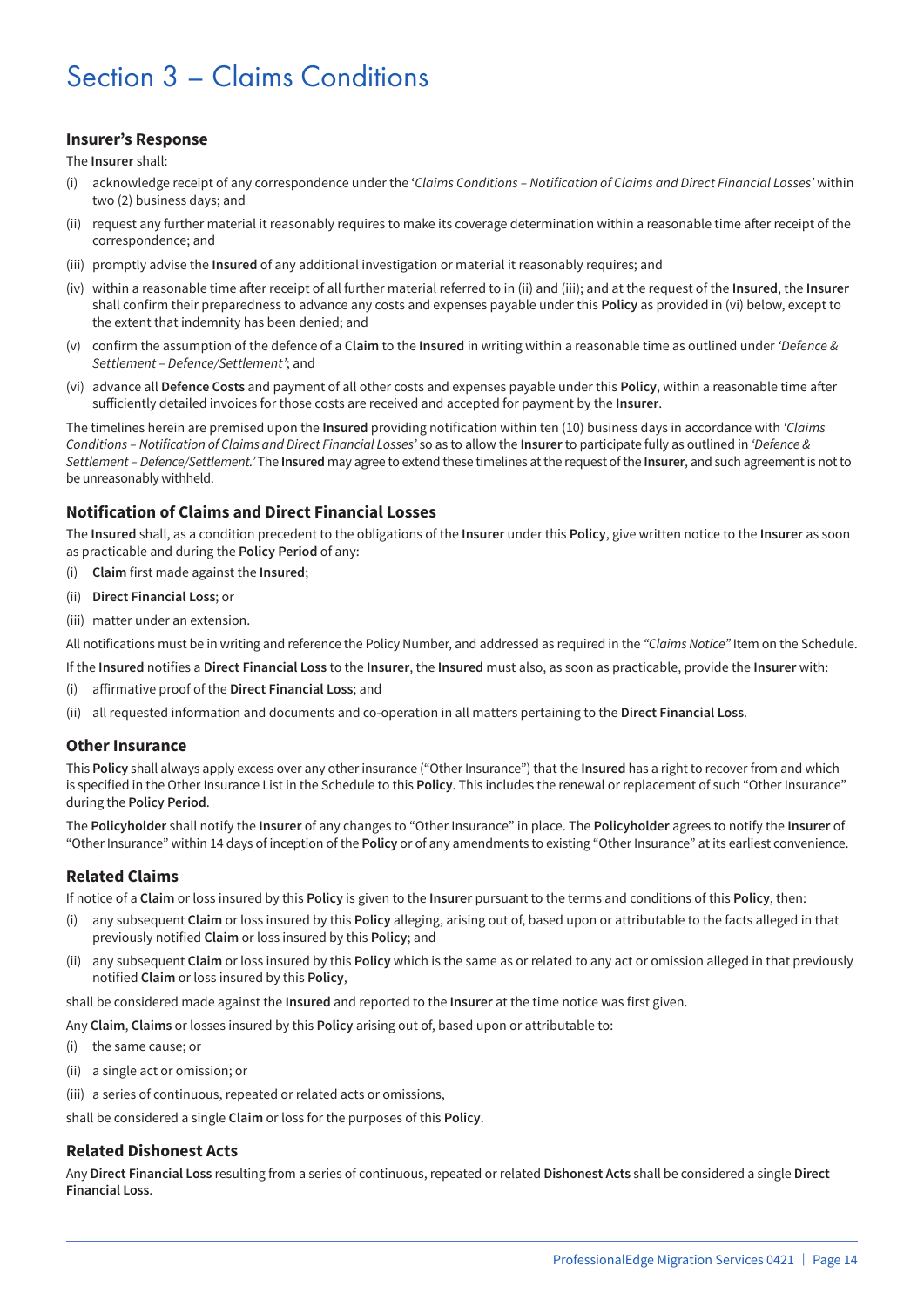# Section 4 – Defence & Settlement

#### **Allocation**

Where any **Claim** which arises from both covered matters and matters not covered by this **Policy**, the **Insurer's** liability under this **Policy** is limited to the proportion of the **Claim** which represents a fair and equitable allocation between each **Insured** and the **Insurer**, taking into account the relative legal and financial exposures attributable to covered matters and matters not covered under this **Policy**.

#### **Allocation Disputes**

If the parties are unable to agree on the fair and equitable allocation between covered matters and not covered matters, then this is to be referred for determination by an independent **Senior Lawyer**. The **Senior Lawyer** is to determine the fair and equitable allocation as an expert, not as an arbitrator.

The **Policyholder** (or its designee) and the **Insurer** may make submissions to the **Senior Lawyer**. The **Senior Lawyer** is to take account of the parties' submissions, but the **Senior Lawyer** is not to be fettered by such submissions and is to determine the fair and equitable allocation in accordance with his or her own judgment and opinion. The **Senior Lawyer's** determination shall be final and binding. The costs of the **Senior Lawyer's** determination are to be borne by the **Insurer**.

For so long as the amounts to be paid under the **Policy** remains un-agreed and undetermined, the **Insurer** shall pay the proportion which it considers represents a fair and equitable allocation. The fair and equitable allocation finally agreed or determined shall be applied retrospectively to any amounts incurred prior to agreement or determination.

#### **Cooperation**

The **Insured** will at their own cost:

- (i) render all reasonable assistance to the **Insurer** and co-operate in the defence of any **Claim** and the assertion of indemnification and contribution rights;
- (ii) use due diligence and do and concur in doing all things reasonably practicable to avoid or diminish any **Claim** under this **Policy**;
- (iii) give such information and assistance to the **Insurer** as the **Insurer** may reasonably require to enable it to investigate any **Claim** or determine the **Insurer's** liability under this **Policy**;
- (iv) use its best endeavours to preserve any property, products, appliances, plant or other things which might prove necessary or useful by way of evidence in connection with any **Claim** and, so far as may be reasonably practicable, no alteration or repair shall be effected without the **Insurer's** consent until the **Insurer** has had the opportunity of inspection.

#### **Defence/Settlement**

The **Insurer** does not assume any duty to defend, and the **Insured** shall defend and contest any **Claim** made against them unless the **Insurer**, in its sole and absolute discretion, elects in writing to take over and conduct the defence and settlement of any **Claim**. If the **Insurer** does not so elect, it shall be entitled, but not required, to participate fully in such defence and the negotiation of any settlement that involves or appears reasonably likely to involve the **Insurer**. The **Insurer** has the right at any time after notification of a **Claim** to make a payment to the **Insured** of the unpaid balance of the **Limit of Liability**, and upon making such payment, all obligations of the **Insurer** to the **Insured** under this **Policy**, including, if any, those relating to defence, shall cease.

In the event that payment is made under the *"Advanced Defence Costs"* Insurance Cover, and it is determined that such **Insured** is not entitled to such payment under this **Policy**, each **Insured** will repay the **Defence Cost** to the **Insurer** for such amounts paid.

#### **Insurer's Consent**

As a condition precedent to cover under this **Policy**, no **Insured** shall admit or assume any liability, enter into any settlement agreement, consent to any judgment, or incur any **Defence Costs** without the prior written consent of the **Insurer**. Only those settlements, judgments and **Defence Costs** consented to by the **Insurer**, and judgments resulting from **Claims** defended in accordance with this **Policy**, shall be recoverable under this **Policy**.

Notwithstanding anything to the contrary, whenever the **Insurer's** consent is required under this **Policy**, whether as a precondition or otherwise, the **Insurer** will not unreasonably withhold or delay giving such consent.

#### **Direct Financial Loss Mitigation**

As soon as the **Insured Discovers** a **Direct Financial Loss** involving an identified **Employee**, the **Insured** must immediately take all necessary steps to prevent any additional **Direct Financial Loss** being caused by the same identified **Employee**. Any further **Direct Financial Loss** caused by the same **Employee** after the date of **Discovery** will not be covered by this **Policy**.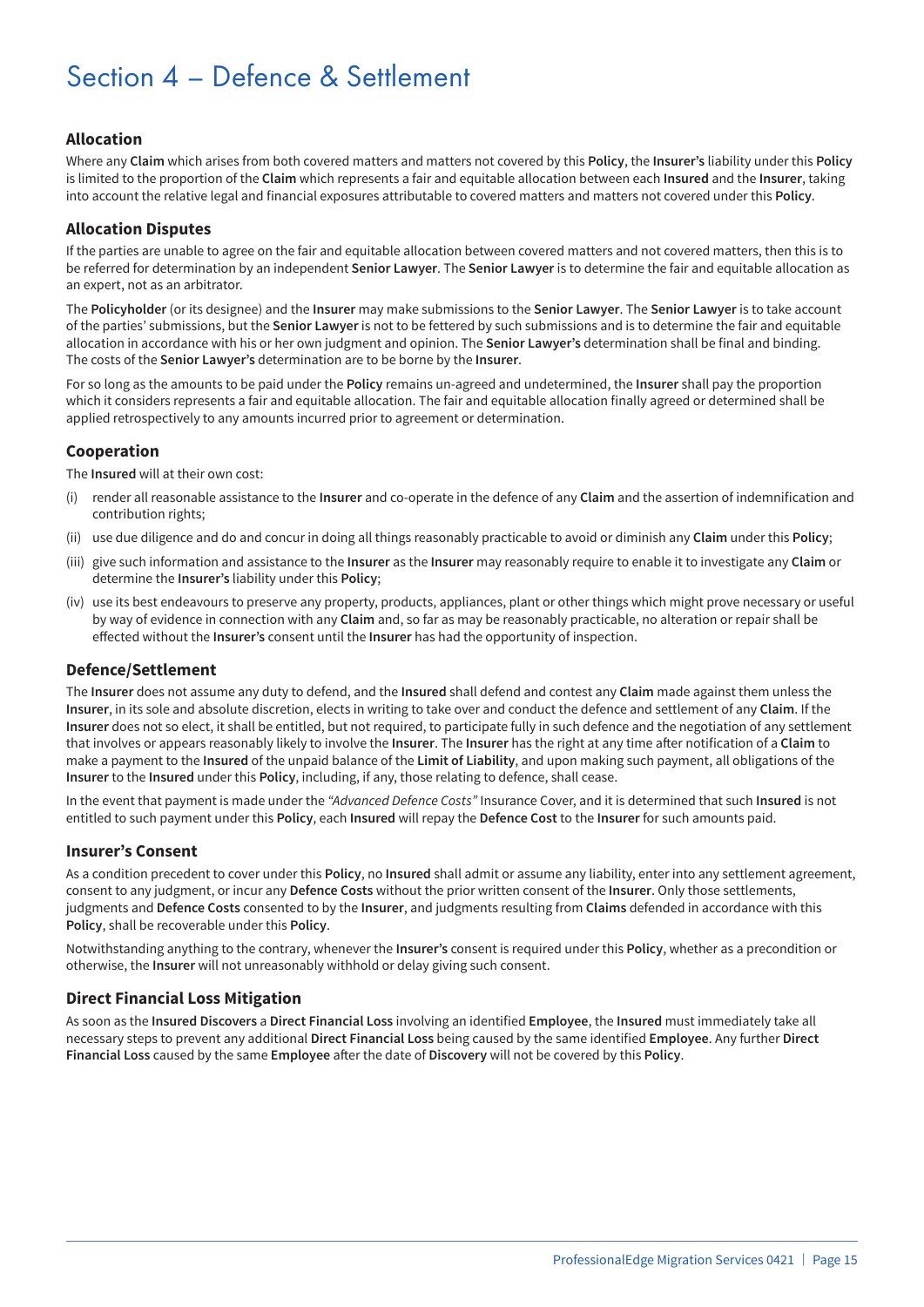#### **Insured's Consent**

The **Insurer** may make any settlement of any **Claim** it deems expedient with respect to any **Insured**, subject to such **Insured's** written consent. If any **Insured** withholds consent to such settlement, the **Insurer's** liability on account of such **Claim** shall not exceed the amount for which the **Insurer** could have settled such **Claim**, plus **Defence Costs** incurred as of the date such settlement was proposed in writing by the **Insurer**, less coinsurance (if any) and the applicable **Retention**.

#### **Subrogation**

If any payment is to be made under this **Policy** in respect of a **Claim**, the **Insurer** shall be subrogated to all rights of recovery of the **Insured** whether or not payment has in fact been made and whether or not the **Insured** has been fully compensated for its actual loss. The **Insurer** shall be entitled to pursue and enforce such rights in the name of the **Insured** who, at its own cost, shall provide the **Insurer** with all reasonable assistance and co-operation in doing so, including but not limited to the execution of any necessary instruments and papers. The **Insured** shall do nothing to prejudice these rights. Any amount recovered in excess of the **Insurer's** total payment shall be restored to the **Insured** less the cost to the **Insurer** of such recovery.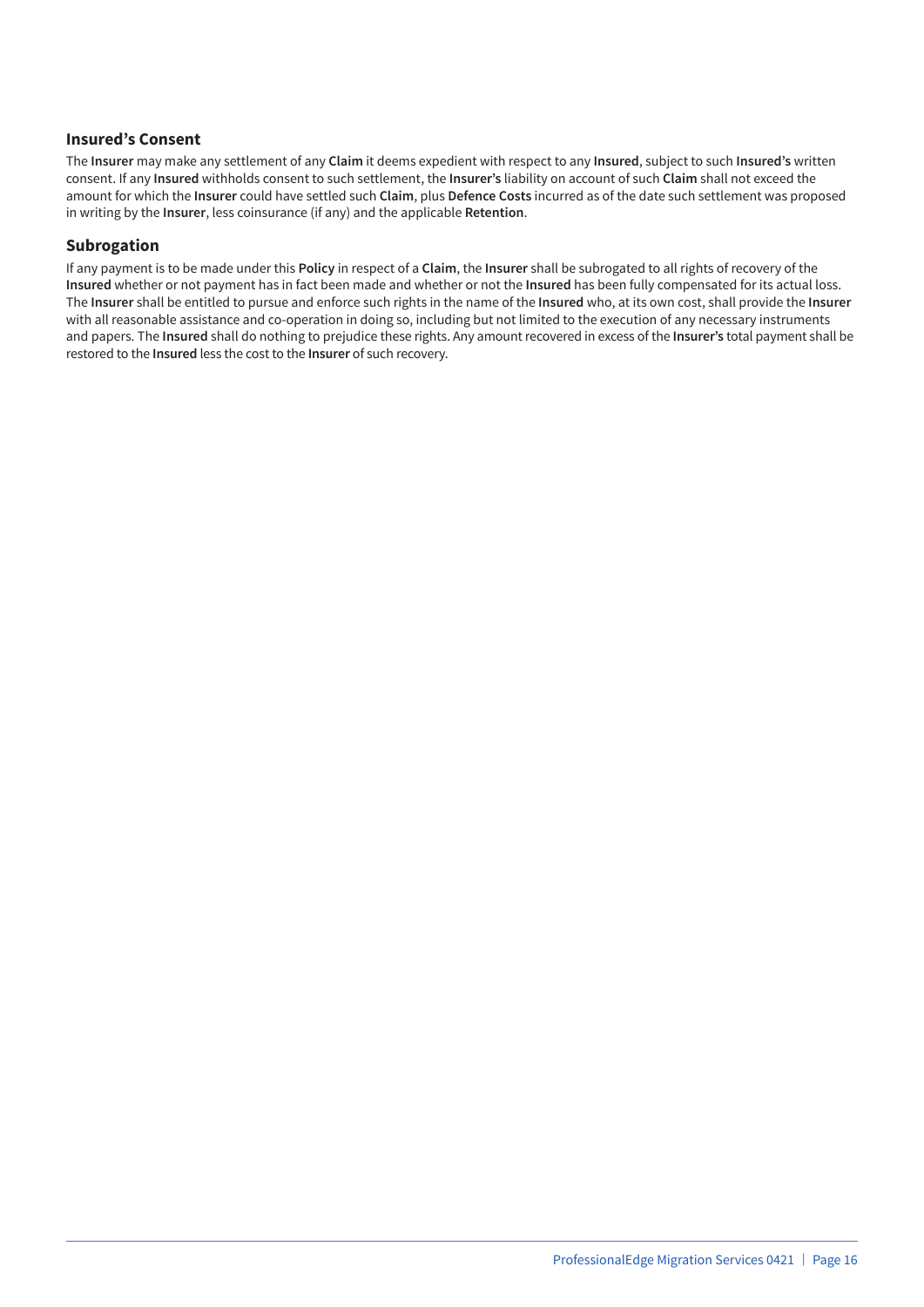# Section 5 – Limit & Retention

# Limit of Liability

The total amount payable by the **Insurer** for a single **Claim** or loss (as specified in the *"Related Claims"* Condition) or **Direct Financial Loss** (as specified in the *"Related Dishonest Acts"* Condition) shall not exceed the **Limit of Liability** (any one **Claim**). The total amount payable by the **Insurer** under this **Policy** shall not exceed the **Limit of Liability** (Aggregate).

For the avoidance of doubt, the **Limit of Liability** is inclusive of **Defence Costs**.

The **Limit of Liability** (any one **Claim**) and the **Limit of Liability** (Aggregate) for the period provided in the *"Extended Reporting Period"* Extension are part of, and not in addition to, the **Limit of Liability** (any one **Claim**) and the **Limit of Liability** (Aggregate) for the **Policy Period**. Each Sublimit of Liability and Extension in this **Policy** is part of the **Limit of Liability** (Aggregate) applicable to this **Policy** and is not payable in addition to such **Limit of Liability** (Aggregate).

The inclusion of more than one **Insured** under this **Policy** does not operate to increase the total amount payable by the **Insurer** under this **Policy**.

### Retention

The **Insurer** shall only pay for the amount of any **Claim** or other loss insured under this **Policy** which is in excess of the **Retention** applicable to this **Policy**. A single **Retention** shall apply to a single **Claim** or loss (as specified in the *"Related Claims"* Condition) or **Direct Financial Loss** (as specified in the *"Related Dishonest Acts"* Condition). The **Retention** is to be borne by the **Insured** and shall remain uninsured.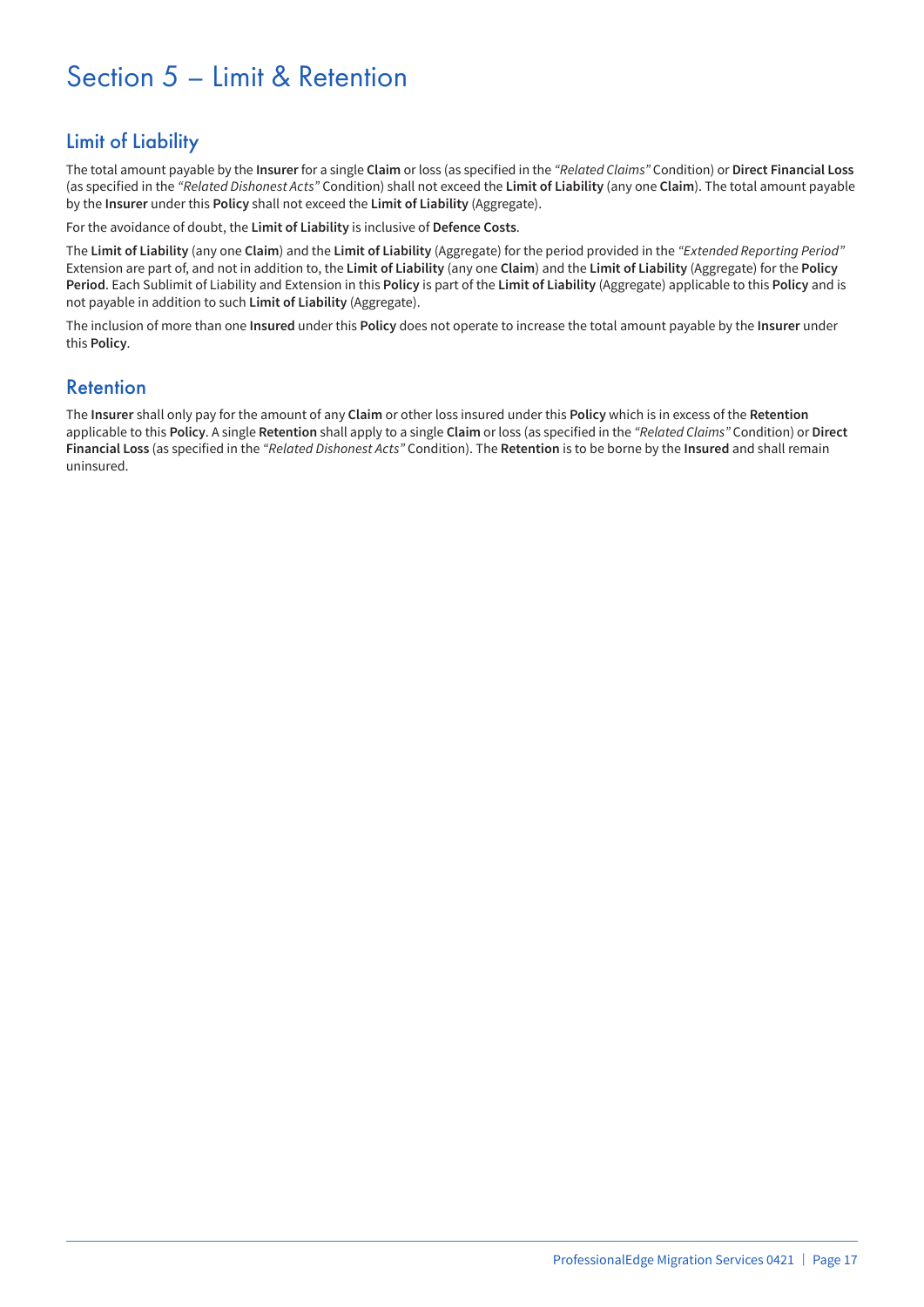# Section 6 – General Provisions

#### **Administration**

The **Policyholder** has acted and shall act on behalf of each and every **Insured** with respect to:

- (i) negotiating terms and conditions of, binding and amending cover;
- (ii) exercising rights of **Insureds**;
- (iii) notices;
- (iv) premiums;
- (v) endorsements;
- (vi) dispute resolution;
- (vii) claims management and consent to defence/settlement; and
- (viii) payments to any **Insured**.

#### **Alteration of Risk**

The **Insured** must provide the **Insurer** with immediate written notice of:

- (i) every change which materially varies any of the facts or circumstances existing at the commencement of this **Policy** that comes to the **Insured's** knowledge, which will also be deemed to include the knowledge of any person whose knowledge would in law be the **Insured's** knowledge; and
- (ii) if the **Insured** does not provide such notification before the happening of a **Claim** giving rise to a claim under this **Policy** then, subject to the *Insurance Contracts Act 1984* (Cth), the **Insurer** may refuse to pay a claim, either in whole or in part.

#### **Assignment**

This **Policy** and any rights under or in respect of it cannot be assigned without the prior written consent of the **Insurer**.

#### **Cancellation**

This **Policy** may be cancelled by the **Policyholder** at any time by providing written notice to the **Insurer**. Where no **Claims**, or, pursuant to section 40(3)of the Insurance Contracts Act 1984, circumstances that might give rise to a **Claim**, have been notified to the **Insurer** and no liability is incurred by the **Insurer** to make a payment under the policy arising from such **Claim** or circumstance, the **Policyholder** shall be entitled to a refund of the pro rata proportion of the premium for the unexpired **Policy Period**.

This **Policy** may be cancelled by the **Insurer** as prescribed by the Insurance Contracts Act 1984 (Cth).

#### **Non-Imputation & Severability**

For the purposes of determining the applicability of cover under this **Policy**:

- (i) where the **Policy** affords cover to more than one party, the failure to comply with the duty to disclosure under the *Insurance Contracts Act 1984* (Cth) or misrepresentation by any **Insured** shall not prejudice the rights of any other **Insured** to cover under this **Policy**; and
- (ii) the conduct of any one **Insured** shall not be imputed to any other **Insured**.

In the event of (i) and (ii) above, cover is only provided where the other **Insured** is innocent of and had no prior knowledge of the failure, misrepresentation or conduct.

#### **Plurals, Headings and Titles**

The descriptions in the headings and titles of this **Policy** are solely for reference and convenience and do not lend any meaning to this contract. Words and expressions in the singular shall include the plural and vice versa. In this **Policy**, words in **bold** typeface have special meaning and are defined. Words that are not specifically defined in this **Policy** have the meaning normally attributed to them.

#### **Policy Purchase**

In granting cover to the **Insured**, the **Insurer** has relied upon the material statements and particulars in the proposal together with its attachments and other information supplied. If the **Insurer** becomes entitled to avoid this **Policy** from inception or from the time of any variation in cover, the **Insurer** may at its discretion maintain this **Policy** in full force but exclude the consequences of and any **Claim** or **Direct Financial Loss** relating to

any matter which ought to have been disclosed before inception or any variation in cover.

#### **Run-Off Event**

If a **Run-Off Event** occurs during the **Policy Period**, this **Policy** shall continue to provide cover but only as provided for in the *"Automatic Run-Off Event"* Standard Extension.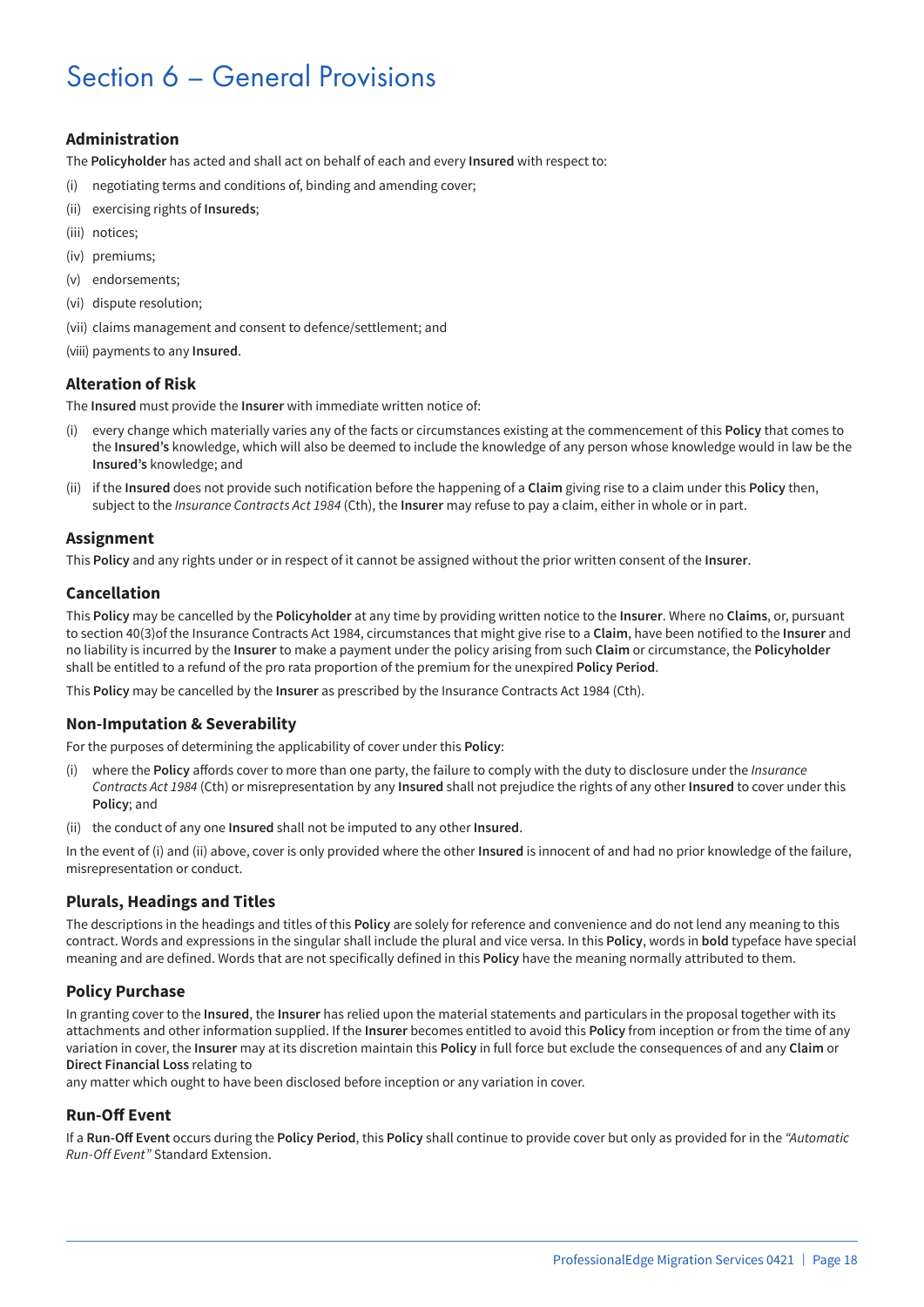#### **Sanctions**

If, by virtue of any law or regulation which is applicable to the **Insurer**, its parent company or its ultimate controlling entity, at the inception of the **Policy** or at any time thereafter, providing coverage to the **Insured** is or would be unlawful because it breaches an applicable embargo or sanction, the **Insurer** shall provide no coverage and have no liability whatsoever nor provide any defence to the **Insured** or make any payment of defence costs or provide any form of security on behalf of the **Insured**, to the extent that it would be in breach of such embargo or sanction.

#### **Scope and Governing Law**

Where legally permissible and subject to the *"Sanctions"* General Provision, this **Policy** shall apply to any **Claim** made against any **Insured** anywhere in the world.

Any interpretation of this **Policy** relating to its construction, validity or operation shall be made in accordance with the laws of the Commonwealth of Australia and the State or Territory in which the **Policy** is issued and in accordance with the English text as it appears in this **Policy**. The parties will submit to the exclusive jurisdiction of the Australian courts, unless specified otherwise.

#### **Tax**

Any payment under this **Policy** shall be reduced by the amount of any input tax credit that the relevant **Insured** is entitled to.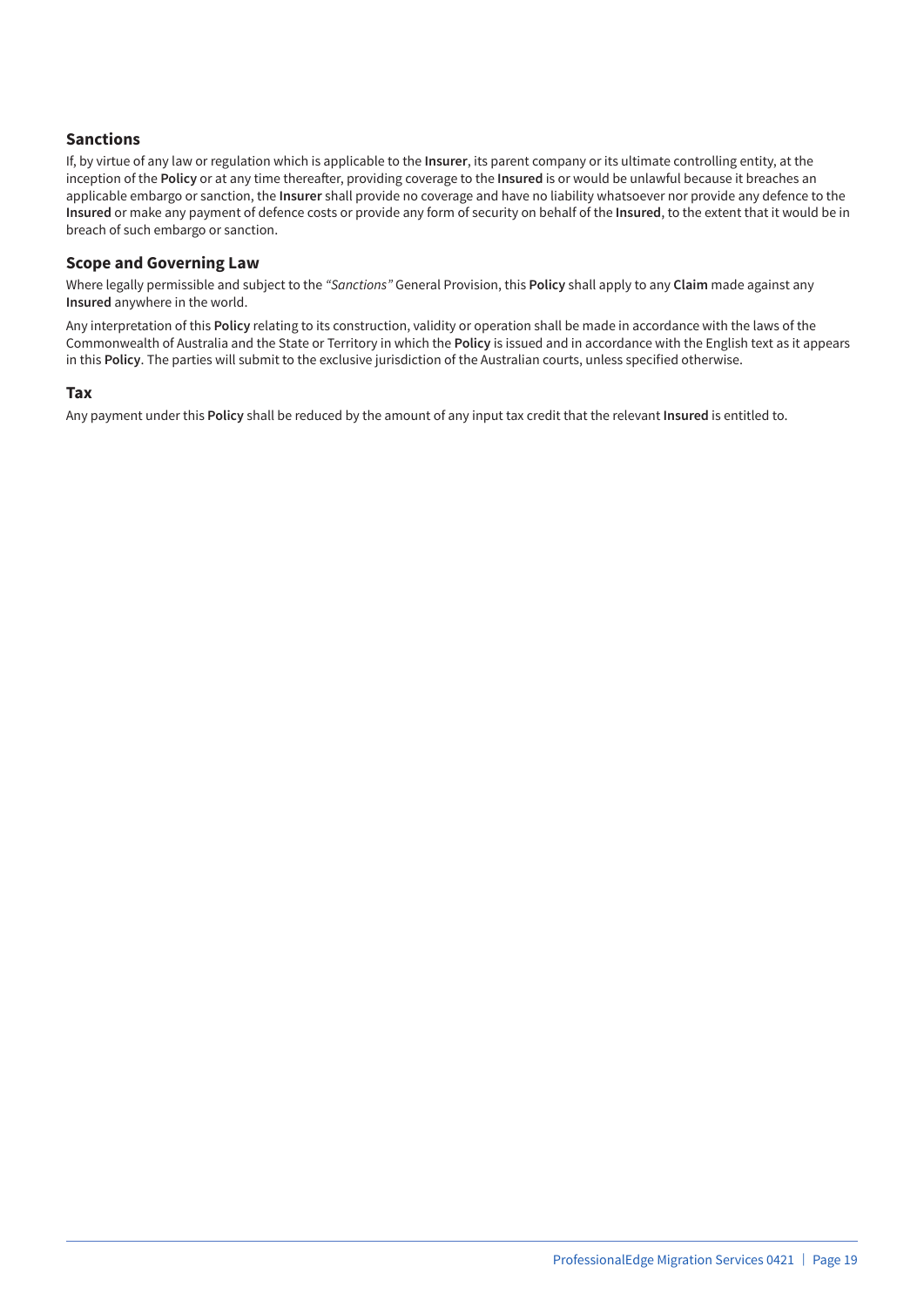# Section 7 – Definitions

#### The following Definitions shall apply to this **Policy**:

| Term(s)                      | <b>Meaning</b>                                                                                                                                                                                                                                                                                                                                                                                                                                                                                                                                                                                                                                                                                                                                                                        |
|------------------------------|---------------------------------------------------------------------------------------------------------------------------------------------------------------------------------------------------------------------------------------------------------------------------------------------------------------------------------------------------------------------------------------------------------------------------------------------------------------------------------------------------------------------------------------------------------------------------------------------------------------------------------------------------------------------------------------------------------------------------------------------------------------------------------------|
| Agent                        | means any natural person, company or other entity who has or had a written contract with the Policyholder<br>or any Subsidiary to provide Professional Services, but solely limited to such Professional Services for and<br>on behalf of Policyholder or any Subsidiary.                                                                                                                                                                                                                                                                                                                                                                                                                                                                                                             |
| <b>Bodily Injury</b>         | means physical injury, sickness, disease or death; and if arising out of the foregoing, nervous shock,<br>emotional distress, mental anguish or mental injury.                                                                                                                                                                                                                                                                                                                                                                                                                                                                                                                                                                                                                        |
| Claim                        | means any:<br>(i) written demand; or<br>(ii) civil or administrative proceedings,<br>that seeks compensation to a Third Party first made or brought against the Insured during the Policy Period.                                                                                                                                                                                                                                                                                                                                                                                                                                                                                                                                                                                     |
| Company                      | means the Policyholder and any Subsidiary.                                                                                                                                                                                                                                                                                                                                                                                                                                                                                                                                                                                                                                                                                                                                            |
| <b>Computer Systems</b>      | means any computer hardware, software or any components thereof that are linked together through a<br>network of two or more devices accessible through the Internet or internal network or that are connected<br>through data storage or other peripheral devices which are owned, operated, controlled or leased by the<br>Company.<br>Company's Computer System also includes:<br>(i) any Third Party computer or electronic device (including mobile phones, tablets or computers owned or<br>controlled by an employee of the Company) used to access the Company's Computer System or Data                                                                                                                                                                                      |
|                              | contained therein, but only to the extent such computer or device is used for that purpose;<br>(ii) any employee "Bring Your Own Device" used to access the Company's Computer System or Data<br>contained therein, but only to the extent such device is used for that purpose; and<br>(iii) any cloud service or other hosted computer resources, used by the Company and operated by a Third<br>Party service provider under a written contract between such a Third Party service provider and the<br>Company.                                                                                                                                                                                                                                                                    |
| <b>Continuity Date</b>       | means, where and if the Insured has had Continuous Cover, the date at which Continuous Cover<br>commenced or the date specified as the Continuity Date in the policy schedule, whichever is the earlier.                                                                                                                                                                                                                                                                                                                                                                                                                                                                                                                                                                              |
| <b>Continuous Cover</b>      | where the Insured has maintained continuous professional indemnity insurance in respect of the Professional<br>Services, unbroken for successive periods and without interruption until the inception of this Policy.                                                                                                                                                                                                                                                                                                                                                                                                                                                                                                                                                                 |
| Data                         | means any electronically stored digital or digitised information or media stored on the Company's Computer<br>System or, an Outside Service Provider Computer System.                                                                                                                                                                                                                                                                                                                                                                                                                                                                                                                                                                                                                 |
| <b>Defence Costs</b>         | means reasonable fees, costs and expenses incurred by or on behalf of the Insured in the investigation,<br>defence, adjustment, settlement or appeal of any Claim. "Defence Costs" shall not mean any internal or<br>overhead expenses of any Insured or the costs of any Insured's time.                                                                                                                                                                                                                                                                                                                                                                                                                                                                                             |
| <b>Direct Financial Loss</b> | means direct financial loss caused by the loss of any currency, coins, bank notes, bullion, cheques, travellers'<br>cheques, money orders, postal orders, precious metals, stamps, coupons or Securities owned by the<br>Policyholder or any Subsidiary.<br>"Direct Financial Loss" does not include: (i) cryptocurrency, wages, salaries or other remuneration or<br>benefits paid by the Policyholder or any Subsidiary to its Employees, partners, principals or directors; (ii)<br>complete or partial non-payment or default under any credit arrangement; or (iii) any costs, fees or other<br>expenses incurred by the Insured in prosecuting or defending any demand, claim or legal proceeding<br>resulting from a Direct Financial Loss which is covered under this Policy. |
| <b>Dishonest Act</b>         | means any fraudulent or dishonest act committed by an Employee other than a volunteer (acting alone or<br>in collusion with others) with the principal intent to cause the Policyholder or any Subsidiary to sustain a<br>Direct Financial Loss and results in the Employee making an improper financial gain for themselves or for<br>any other individual or entity intended by the Employee to receive such gain.                                                                                                                                                                                                                                                                                                                                                                  |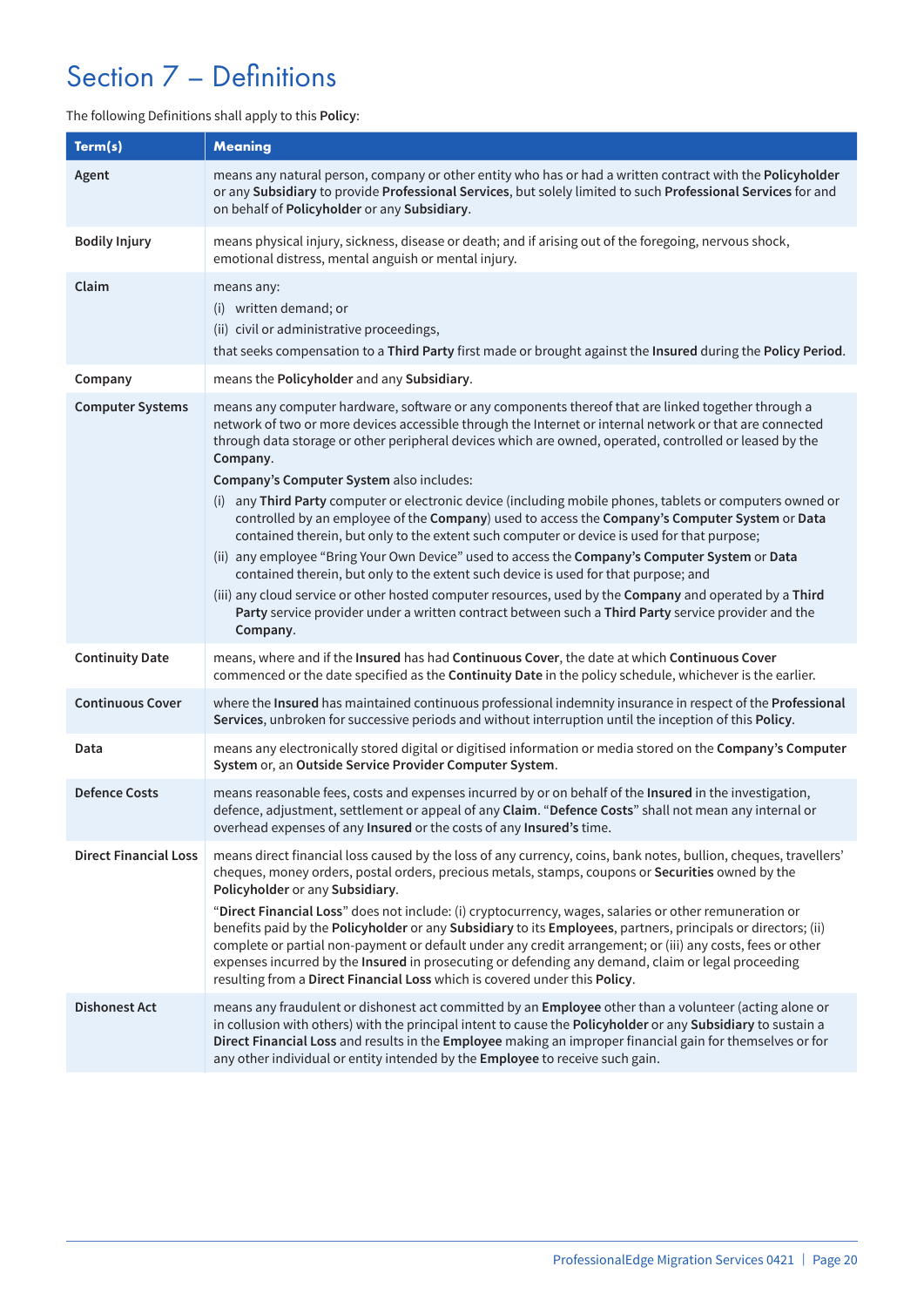| Term(s)                                         | <b>Meaning</b>                                                                                                                                                                                                                                                                                                                                                                                                                                                                                                                                                                                                                                                                                                                                                                                                                |
|-------------------------------------------------|-------------------------------------------------------------------------------------------------------------------------------------------------------------------------------------------------------------------------------------------------------------------------------------------------------------------------------------------------------------------------------------------------------------------------------------------------------------------------------------------------------------------------------------------------------------------------------------------------------------------------------------------------------------------------------------------------------------------------------------------------------------------------------------------------------------------------------|
| Discovered,<br>Discovers or<br><b>Discovery</b> | means when any of the Policyholder's, or a Subsidiary's partners, principals, directors, officers, departmental<br>seniors, senior managers or equivalent (who are not in collusion with an Employee who has or is attempting<br>to commit a Dishonest Act) first becomes aware of any facts which would cause a reasonable person to<br>assume that a Direct Financial Loss which may be covered under this Policy has been or is likely to be<br>incurred, even though the exact amount or details of the Direct Financial Loss are not known at the time the<br>person first became aware of such facts. The first Discovery constitutes Discovery by each and every Insured.                                                                                                                                              |
| <b>Documents</b>                                | means all documents of any nature whatsoever including computer record and electronic or digitised data;<br>but does not include any currency, negotiable instruments or records thereof.                                                                                                                                                                                                                                                                                                                                                                                                                                                                                                                                                                                                                                     |
| Employee                                        | means any:<br>(i) natural person, other than a director partner or principal, who is or has been expressly engaged as an<br>employee under a contract of employment with the Policyholder or any Subsidiary; and<br>(ii) contractor or consultant who:<br>(a) has a written contract with the Policyholder or Subsidiary to perform Professional Services solely<br>for and on behalf of an Insured;<br>(b) a deemed worker under the workers compensation laws of the Commonwealth of Australia or State<br>or Territory in which the contractor or consultant is performing Professional Services on behalf of any<br>Policyholder or Subsidiary; and<br>(c) volunteer solely under the direction and direct supervision of the Policyholder or any Subsidiary.                                                             |
| Family                                          | means any parent or dependant, child, sibling, spouse or partner of an Insured.                                                                                                                                                                                                                                                                                                                                                                                                                                                                                                                                                                                                                                                                                                                                               |
| Fraud/Dishonesty                                | means any actual or alleged fraudulent or dishonest conduct.                                                                                                                                                                                                                                                                                                                                                                                                                                                                                                                                                                                                                                                                                                                                                                  |
| <b>Inquiry</b>                                  | means an administrative or regulatory proceeding or official investigation into the performance of Professional<br>Services of the Policyholder or Subsidiary, and that the Policyholder or Subsidiary are compelled to attend.                                                                                                                                                                                                                                                                                                                                                                                                                                                                                                                                                                                               |
| <b>Inquiry Costs</b>                            | means reasonable and necessary fees, costs, expenses incurred by the Insured with the prior written consent<br>of the Insurer.                                                                                                                                                                                                                                                                                                                                                                                                                                                                                                                                                                                                                                                                                                |
| <b>Insured</b>                                  | means:<br>(i) the Policyholder or any Subsidiary;<br>(ii) any natural person, who is or has been a principal, partner or director of the Policyholder or any<br>Subsidiary;<br>(iii) any Employee; and<br>(iv) any temporary contract labour, self-employed persons, labour-only subcontractors, solely under contract<br>with, and under the direction and direct supervision of the Policyholder or any Subsidiary;<br>but only when providing Professional Services in the foregoing capacities.<br>"Insured" also includes the lawful spouse or domestic partner in the event of death or incapacitation of an<br>Insured or any estate, or legal representatives of any Insured described in (ii) and (iii) of this definition with<br>respect to the Insured's provision of Professional Services in any such capacity. |
| <b>Insurer</b>                                  | means AIG Australia Limited ABN 93 004 727 753, AFSL 381686, of Level 19, 2 Park Street, Sydney, NSW 2000.                                                                                                                                                                                                                                                                                                                                                                                                                                                                                                                                                                                                                                                                                                                    |
| Intellectual<br><b>Property Rights</b>          | means:<br>(i) any intellectual property, licenses, copyright, trademark, service mark, registered designs, CAD drawings,<br>drawings, patents, pass off;<br>(ii) Trade Secrets; and<br>(iii) confidentiality,<br>of any Third Party.                                                                                                                                                                                                                                                                                                                                                                                                                                                                                                                                                                                          |
| <b>Limit of Liability</b>                       | means the amount specified as such in the Schedule.                                                                                                                                                                                                                                                                                                                                                                                                                                                                                                                                                                                                                                                                                                                                                                           |
| Misleading or<br><b>Deceptive Conduct</b>       | means any actual or alleged misleading or deceptive conduct at law or under the Competition and Consumer<br>Act 2010 (Cth), Corporations Act 2001 (Cth), Australian Securities and Investments Commission Act 2001 (Cth), or<br>any similar provisions in the States' Fair Trading Acts.                                                                                                                                                                                                                                                                                                                                                                                                                                                                                                                                      |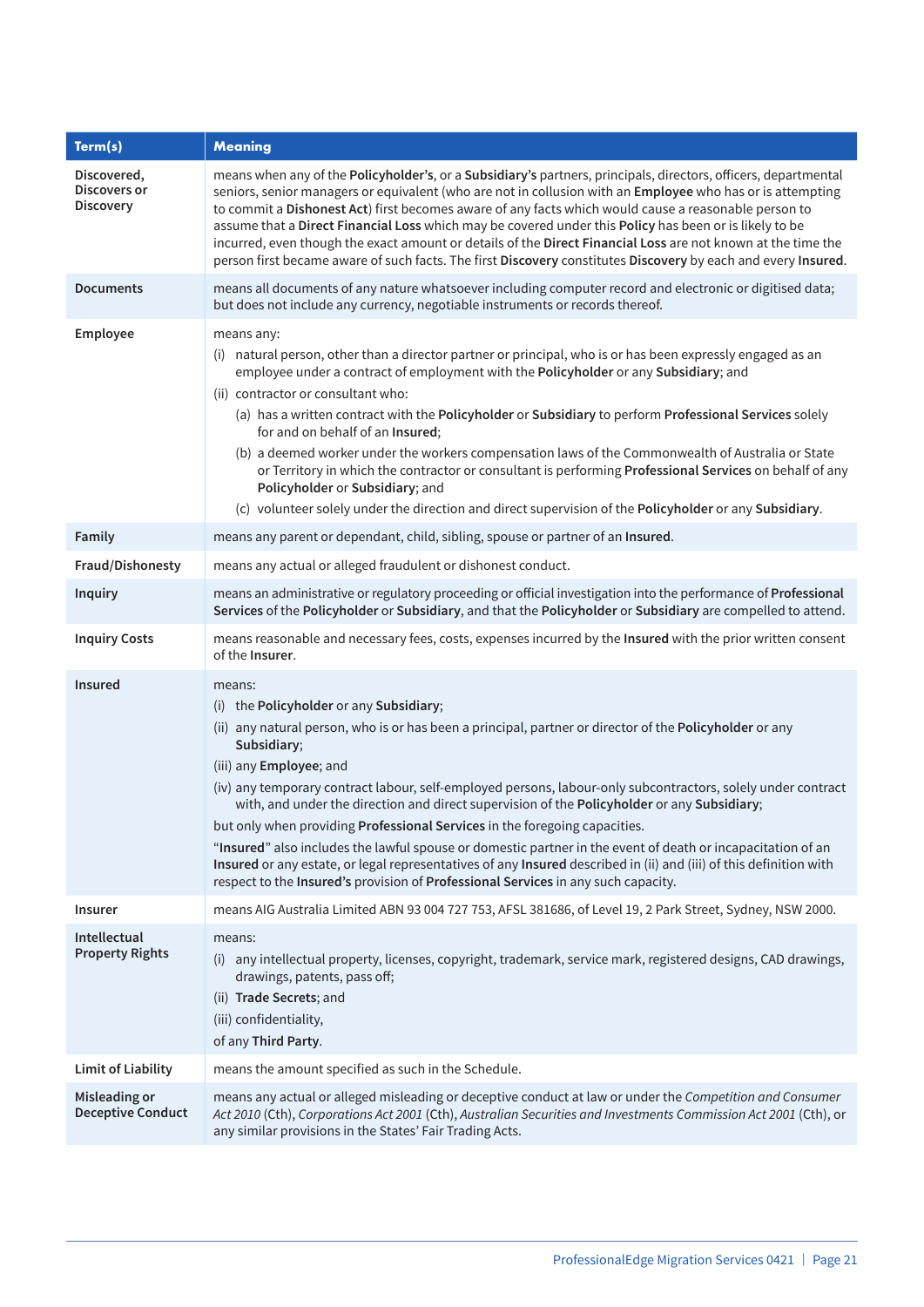| Term(s)                                       | <b>Meaning</b>                                                                                                                                                                                                                                                                                                                                                                                                                                                                                                                                                                                                  |
|-----------------------------------------------|-----------------------------------------------------------------------------------------------------------------------------------------------------------------------------------------------------------------------------------------------------------------------------------------------------------------------------------------------------------------------------------------------------------------------------------------------------------------------------------------------------------------------------------------------------------------------------------------------------------------|
| Money                                         | means any currency, coins, bank notes, bullion, cheques, travellers' cheques, money orders, postal orders,<br>precious metals, stamps, coupons or cryptocurrencies.                                                                                                                                                                                                                                                                                                                                                                                                                                             |
| Organisation                                  | means any parent company or other entity which is or has been at any time directly or indirectly owned,<br>controlled or managed by any Insured.                                                                                                                                                                                                                                                                                                                                                                                                                                                                |
| <b>Outside Service</b><br>Provider ('OSP')    | an entity which is not owned, operated or controlled by the Company that the Company has appointed to<br>provide specified services (including webhosting, payment processing and IT security data collection, data<br>processing, delegation of data processing, storage of data and/or deletion or destruction of data) which<br>would otherwise be provided internally whether based on an express contractual agreement, but only to the<br>extent of the provision of such services.                                                                                                                       |
| <b>Policy</b>                                 | means this document the Policy Schedule and any endorsement or notice we give you in writing.                                                                                                                                                                                                                                                                                                                                                                                                                                                                                                                   |
| <b>Policy Period</b>                          | means the period of time specified in the Schedule unless the Policy is cancelled in which event the Policy<br><b>Period</b> will end on the effective date of the cancellation.                                                                                                                                                                                                                                                                                                                                                                                                                                |
| Policyholder                                  | means the entity or natural person specified as such in the Schedule.                                                                                                                                                                                                                                                                                                                                                                                                                                                                                                                                           |
| <b>Pollutants</b>                             | means, but is not limited to, any solid, liquid, biological, radiological, gaseous or thermal irritant or<br>contaminant whether occurring naturally or otherwise, including asbestos, smoke, vapour, soot, fibres,<br>mould, spores, fungus, germs, fumes, acids, alkalis, nuclear or radioactive material of any sort, chemicals or<br>waste. "Waste" includes, but is not limited to, material to be recycled, reconditioned or reclaimed.                                                                                                                                                                   |
| Premium                                       | means the amount specified as such in the Schedule and any premium adjustment reflected in an<br>Endorsement to this Policy.                                                                                                                                                                                                                                                                                                                                                                                                                                                                                    |
| Professional<br><b>Services</b>               | means the provision of:<br>migration agency services;<br>(i)<br>(ii) immigration employment skill assessment and matching application services;<br>(iii) immigration translation and interpretation services;<br>(iv) immigration education and training services; and<br>(v) immigration referral services.                                                                                                                                                                                                                                                                                                    |
| Proportionate<br><b>Liability Legislation</b> | means the following legislation, as amended from time to time: Civil Liability Act 2002 (NSW) Pt 4, Wrongs Act<br>1958 (Vic) Pt IVAA, Civil Liability Act 2002 (WA) Pt 1F, Civil Liability Act 2003 (Qld) Pt 2, Civil Law (Wrongs) Act 2002<br>(ACT) Ch 7A, Proportionate Liability Act 2005 (NT), Civil Liability Act 2002 (Tas) Part 9A, Law Reform (Contributory<br>Negligence and Apportionment of Liability) Act 2001 (SA) Pt 3, Competition and Consumer Act 2010 (Cth),<br>Development Act 1993 (SA) s72, Building Act 2004 (ACT) s141 and Building Act 2000 (Tas) s252, and any similar<br>legislation. |
| Retention                                     | means the amount specified as such in the Schedule.                                                                                                                                                                                                                                                                                                                                                                                                                                                                                                                                                             |
| <b>Retroactive Date</b>                       | means the date specified as such in the Schedule.                                                                                                                                                                                                                                                                                                                                                                                                                                                                                                                                                               |
| <b>Run-Off Event</b>                          | means where the Policyholder:<br>(i) ceases to exist, operate or provide Professional Services; or<br>(ii) consolidates with, merges into, or sells more than fifty percent (50%) of its assets or equity to, any other<br>person or group of persons acting in concert.                                                                                                                                                                                                                                                                                                                                        |
| <b>Securities</b>                             | means any negotiable or non-negotiable instruments or contracts representing Money or other property<br>including but not limited to shares, preference shares, stocks, debentures, warrants, options, bonds,<br>promissory notes or other equity or debt security.                                                                                                                                                                                                                                                                                                                                             |
| <b>Senior Lawyer</b>                          | means a senior lawyer to be mutually agreed upon by the Insurer and relevant Insured, or in the absence<br>of agreement, to be appointed by the nominee of the law society (or similar organisation) selected by the<br>Insurer.                                                                                                                                                                                                                                                                                                                                                                                |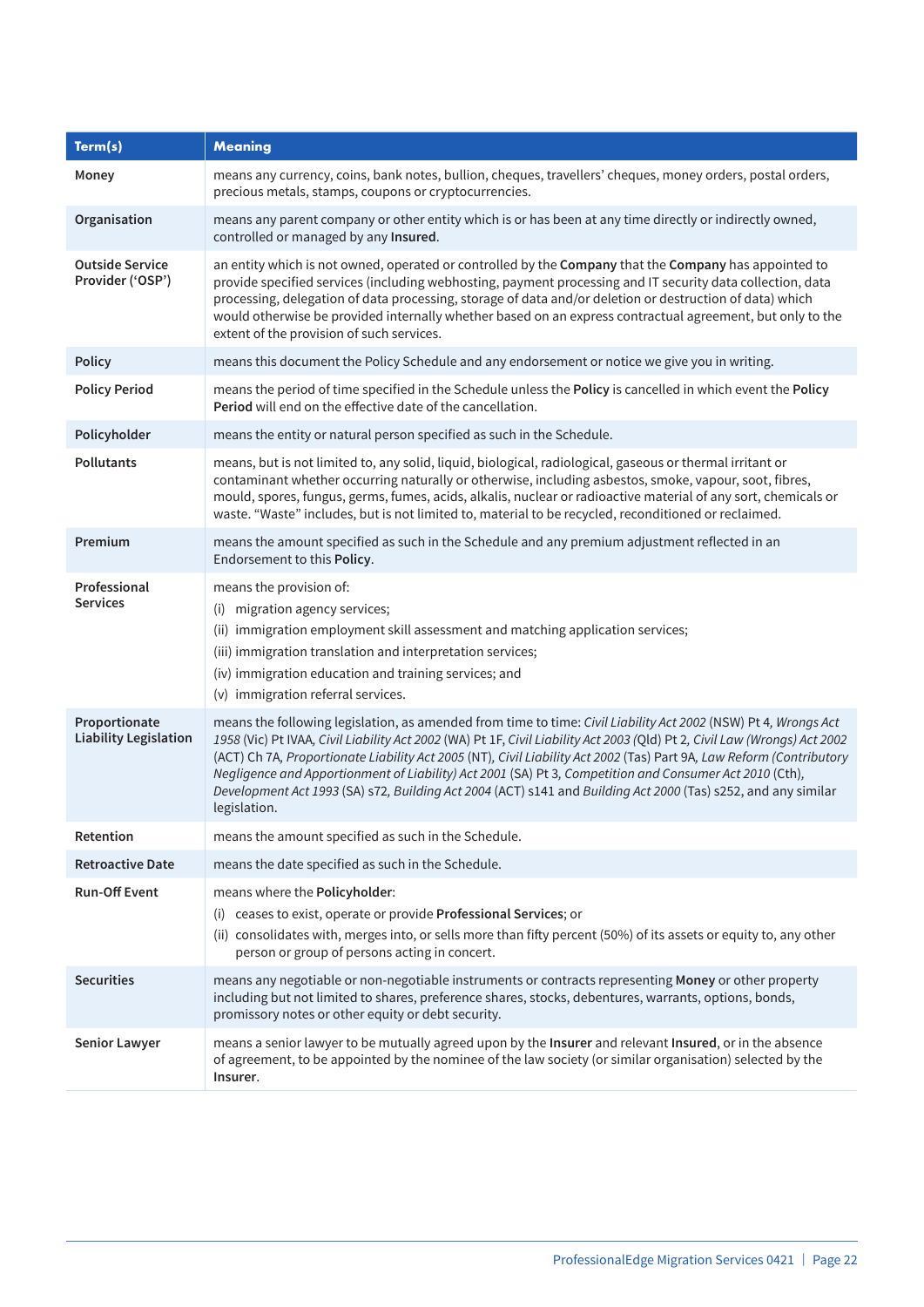| Term(s)             | <b>Meaning</b>                                                                                                                                                                                                                                                                                                           |
|---------------------|--------------------------------------------------------------------------------------------------------------------------------------------------------------------------------------------------------------------------------------------------------------------------------------------------------------------------|
| Subsidiary          | means companies in which the <b>Policyholder</b> either directly, or indirectly through one or more of its<br>Subsidiaries, currently or previously;                                                                                                                                                                     |
|                     | controls the composition of the board of directors;<br>(i)                                                                                                                                                                                                                                                               |
|                     | (ii) controls more than half of the voting power; or                                                                                                                                                                                                                                                                     |
|                     | (iii) holds more than half of the issued share capital.                                                                                                                                                                                                                                                                  |
|                     | For any Subsidiary or any Insured thereof, cover under this Policy shall only apply to a Claim or loss insured<br>by this Policy arising from the performance of Professional Services by such entity or company while it is a<br>Subsidiary of the Policyholder.                                                        |
| <b>Third Party</b>  | means any entity or natural person; provided, however, Third Party does not mean any:<br>Insured; or<br>(i)<br>(ii) other entity or natural person having a direct or indirect financial interest or executive role in the<br>operation of the Policyholder or any Subsidiary.                                           |
| <b>Trade Secret</b> | means information that derives independent economic value, actual or potential, from not being generally<br>known and not being readily ascertainable through proper means by other persons.                                                                                                                             |
| <b>Trust</b>        | means any entity or trustee or former trustee of a trust which is or has been at any time directly or indirectly<br>owned, controlled or managed by any:<br>(a) Insured;<br>(b) <b>Family</b> ; or<br>(c) Organisation,<br>or of a trust where an <b>Insured</b> or any <b>Family</b> is a beneficiary or the appointor. |